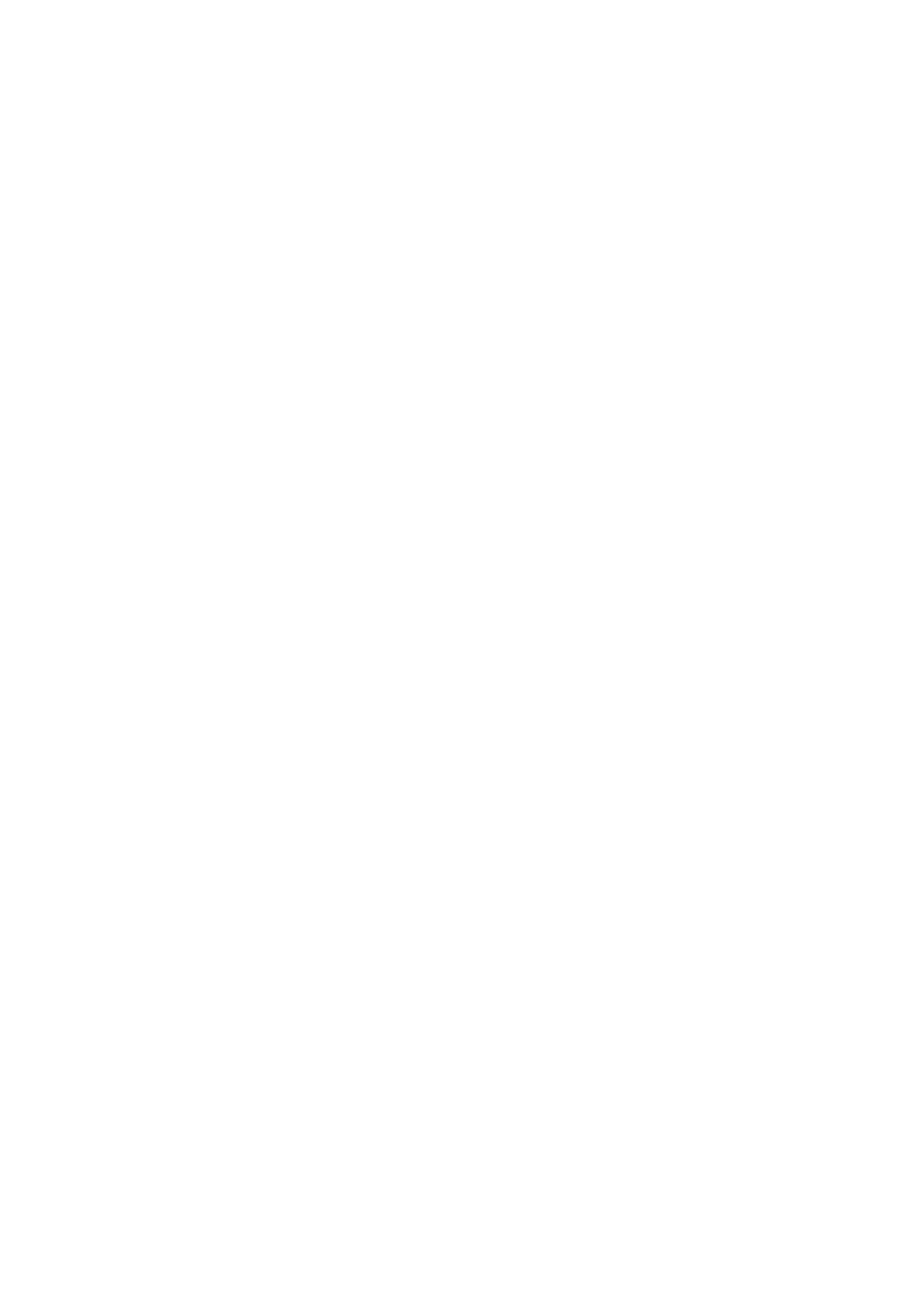## Western Australia

# **Disability Services Regulations 2004**

# **Contents**

# **Part 1 — General**

| 1.  | Citation                                             | $\mathbf{1}$ |
|-----|------------------------------------------------------|--------------|
| 2.  | Commencement                                         | 1            |
| 3.  | Nominations for Board membership (s. 7)              | 1            |
| 4A. | Disability Service Standards (s. 12)                 | 1            |
| 4.  | Nominations for Council membership (s. 22)           | 2            |
| 5.  | Procedure for public consultation by Council         |              |
|     | (s. 23)                                              | 2            |
| 6.  | Public authorities to which Part 5 does not apply    |              |
|     | (s. 27)                                              | 2            |
| 7.  | Standards for disability access and inclusion plans  |              |
|     | (s. 28)                                              | 2            |
| 8.  | Information in reports about disability access and   |              |
|     | inclusion plans (s. 29)                              | 3            |
| 9.  | Publication of disability access and inclusion plans |              |
|     | (s. 29A)                                             | 3            |
| 10. | Procedure for public consultation by authorities     |              |
|     | (s. 28)                                              | 4            |
|     | Part 2 — Trial of disability services                |              |
|     | model                                                |              |
|     | Division 1 — General                                 |              |
| 11. | Terms used                                           | 5            |
| 12. | Trial areas and periods (s. 26G)                     | 6            |
| 13. | Disclosure of information (s. 52)                    | 7            |

As at 01 Oct 2021 Version 02-e0-00 page i Published on www.legislation.wa.gov.au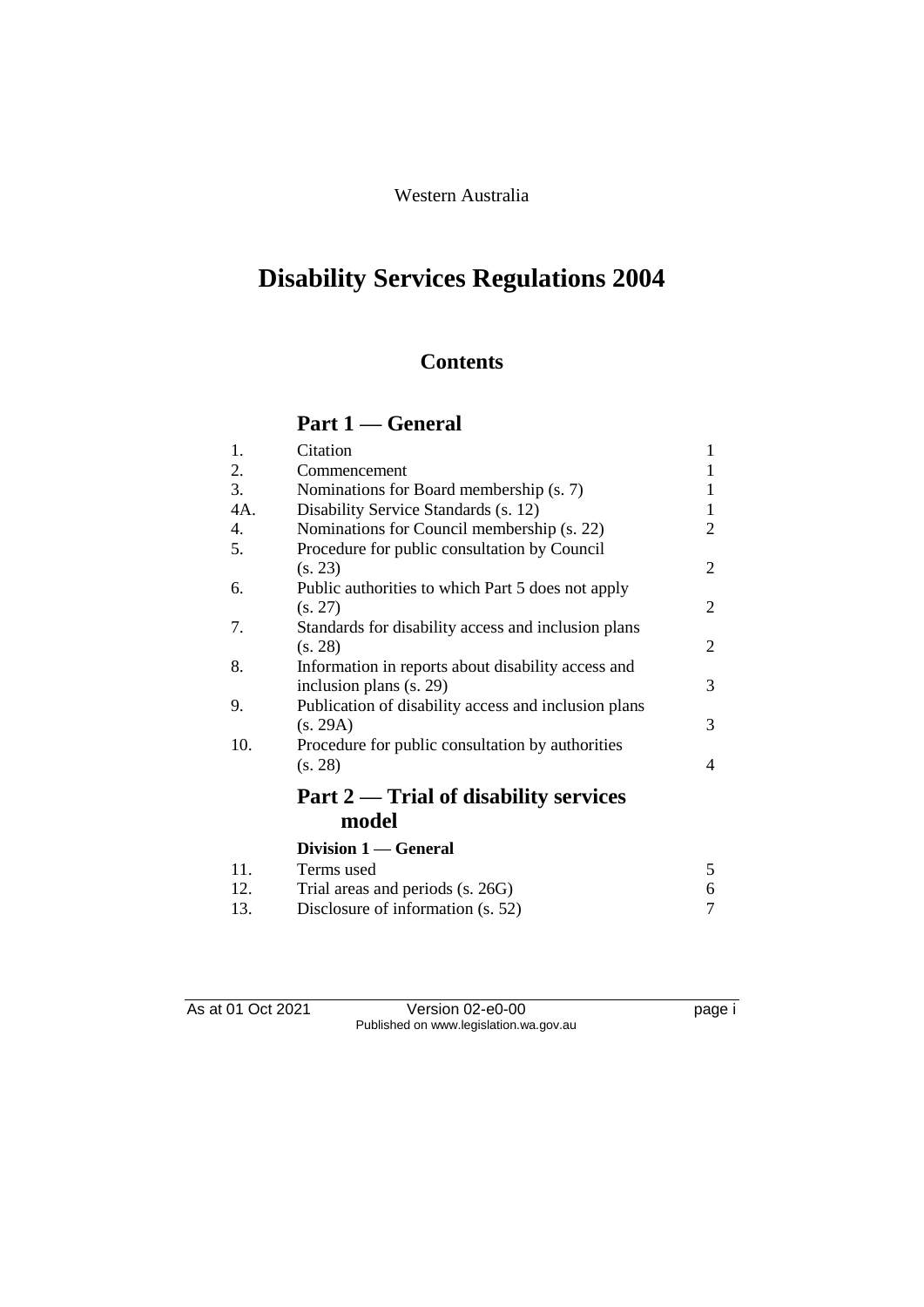#### **Contents**

|     | Division $2$ — Becoming a participant                                                                 |    |
|-----|-------------------------------------------------------------------------------------------------------|----|
|     | <b>Subdivision 1 - General</b>                                                                        |    |
| 14. | References in regulation headings to comparable<br>Commonwealth rules                                 | 7  |
|     | <b>Subdivision 2 - Residence requirements</b>                                                         |    |
| 15. | Qualifying residence requirement to be met<br>(additional residence requirement NDIS<br>rule $4.1(c)$ | 8  |
| 16. | Qualifying residence requirement (additional                                                          |    |
|     | residence requirement NDIS rules 4.6 - 4.8)                                                           | 8  |
| 17. | Ongoing residence requirement to be met                                                               |    |
|     | (additional residence requirement NDIS                                                                |    |
|     | rule $4.1(c)$ )                                                                                       | 12 |
| 18. | Ongoing residence requirement (additional                                                             |    |
|     | residence requirement NDIS rules 4.9 - 4.11)                                                          | 12 |
|     | Subdivision 3 - Disability requirements                                                               |    |
| 19. | Disability requirement — permanent impairment<br>(NDIS rules 5.4 - 5.7)                               | 12 |
| 20. | Disability requirement - substantially reduced                                                        |    |
|     | functional capacity (NDIS rule 5.8)                                                                   | 13 |
|     | Subdivision 4 - Early intervention requirements                                                       |    |
| 21. | Early intervention requirement — permanent                                                            |    |
|     | impairment (NDIS rules 6.4 - 6.7)                                                                     | 14 |
| 22. | Early intervention requirement — supports to                                                          |    |
|     | benefit person (NDIS rules 6.9 and 6.10)                                                              | 15 |
|     | <b>Subdivision 5 – Assessment tools</b>                                                               |    |
| 23. | Assessment tools may be used (NDIS rule 7.1)                                                          | 16 |
|     | Division 3 – Supports for participants                                                                |    |
|     | <b>Subdivision 1 – General</b>                                                                        |    |
| 24. | References in regulation headings to comparable                                                       |    |
|     | Commonwealth rules                                                                                    | 16 |
|     | Subdivision 2 - Assessing proposed supports                                                           |    |
| 25. | Value for money (NDIS rule 3.1)                                                                       | 17 |
| 26. | Effective and beneficial and current good practice                                                    |    |
|     | (NDIS rules 3.2 and 3.3)                                                                              | 18 |
| 27. | Reasonable family, carer and other support (NDIS<br>rule 3.4)                                         | 18 |

page ii Version 02-e0-00 As at 01 Oct 2021 Published on www.legislation.wa.gov.au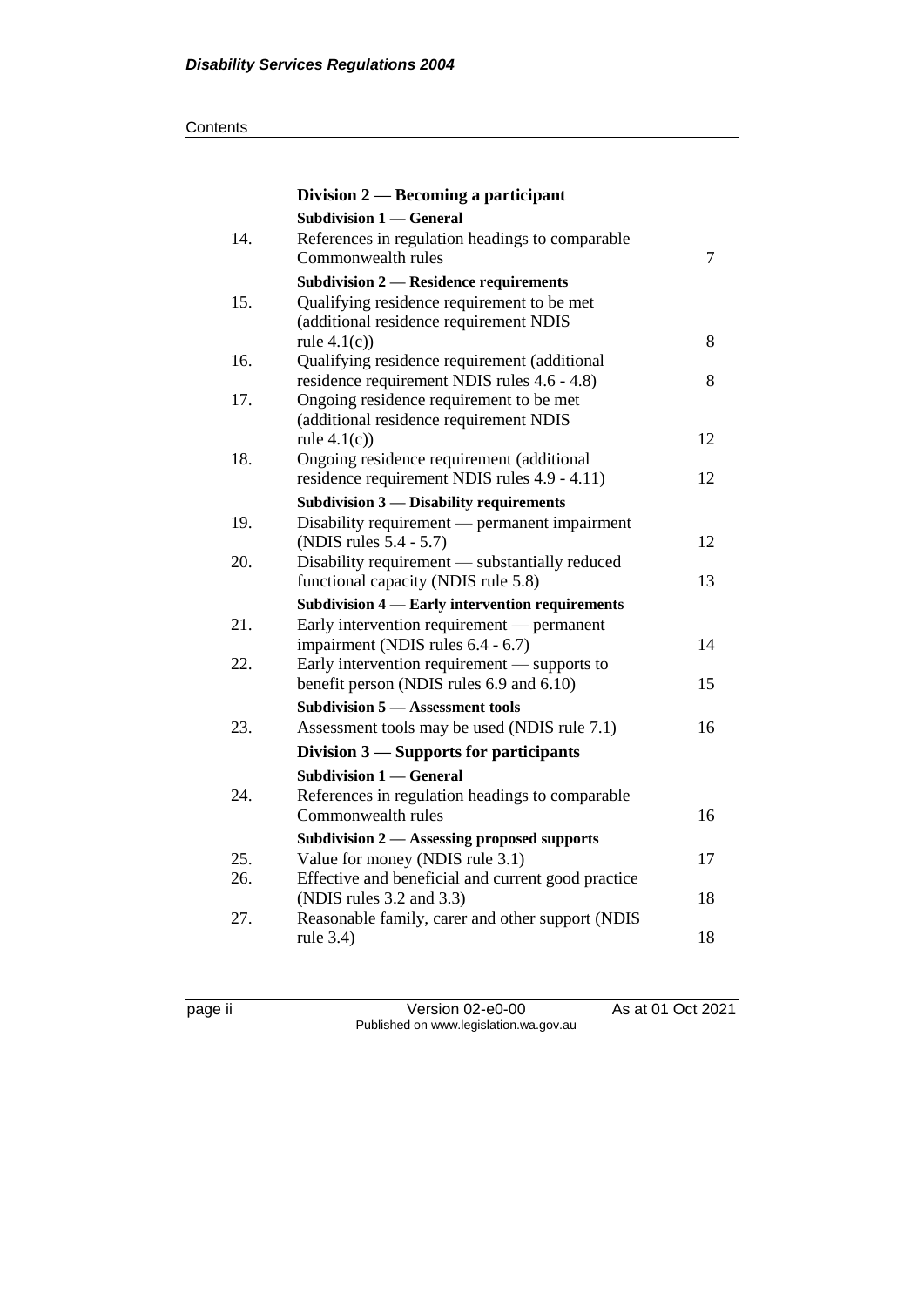#### **Contents**

|      | Subdivision $3$ — Criteria for supports                                                  |    |
|------|------------------------------------------------------------------------------------------|----|
| 28.  | General criteria for supports (NDIS rules 5.1 - 5.3)                                     | 20 |
|      | Division 4 – Supports for participants –                                                 |    |
|      | accounting for compensation                                                              |    |
|      | <b>Subdivision 1 – General</b>                                                           |    |
| 29.  | Terms used                                                                               | 21 |
| 30.  | References in regulation headings to comparable                                          |    |
|      | Commonwealth rules                                                                       | 21 |
|      | Subdivision 2 — Compensation                                                             |    |
| 31.  | Application of Division (NDIS rules 3.1 and 3.2)                                         | 22 |
| 32.  | Periodic payments (NDIS rule 3.3)                                                        | 23 |
|      | Subdivision 3 — Compensation, or foregone                                                |    |
|      | compensation, to be taken into account                                                   |    |
| 33.  | Funding to be reduced by compensation reduction                                          |    |
|      | amount (NDIS rules 3.5 and 3.6)                                                          | 24 |
| 34.  | Reduction may be amortised (NDIS rule 3.7)                                               | 25 |
| 35.  | Commission may advise person as to likely                                                | 25 |
| 36.  | compensation reduction amount (NDIS rule 3.8)<br>Special circumstances (NDIS rule 3.10)  | 25 |
|      |                                                                                          |    |
| 37.  | Subdivision 4 — Compensation reduction amount<br>Compensation reduction amount — support |    |
|      | component objectively identified (NDIS rules 3.11                                        |    |
|      | and 3.12)                                                                                | 26 |
| 38.  | Compensation reduction amount — other                                                    |    |
|      | circumstances (NDIS rules 3.13 - 3.16)                                                   | 26 |
| 39.  | Compensation reduction amount — participant in a                                         |    |
|      | Commonwealth, State or Territory statutory                                               |    |
|      | insurance scheme (NDIS rules 3.17 and 3.18)                                              | 29 |
| 40.  | Compensation reduction amount — agreement to                                             |    |
|      | give up compensation (NDIS rules 3.19 - 3.21)                                            | 29 |
|      | Part $3$ — Complaints                                                                    |    |
| 40A. | Services excluded from definitions of disability                                         |    |

40A. Services excluded from definitions of *disability service* and *resident service* (s. 30) 31

As at 01 Oct 2021 Version 02-e0-00 page iii Published on www.legislation.wa.gov.au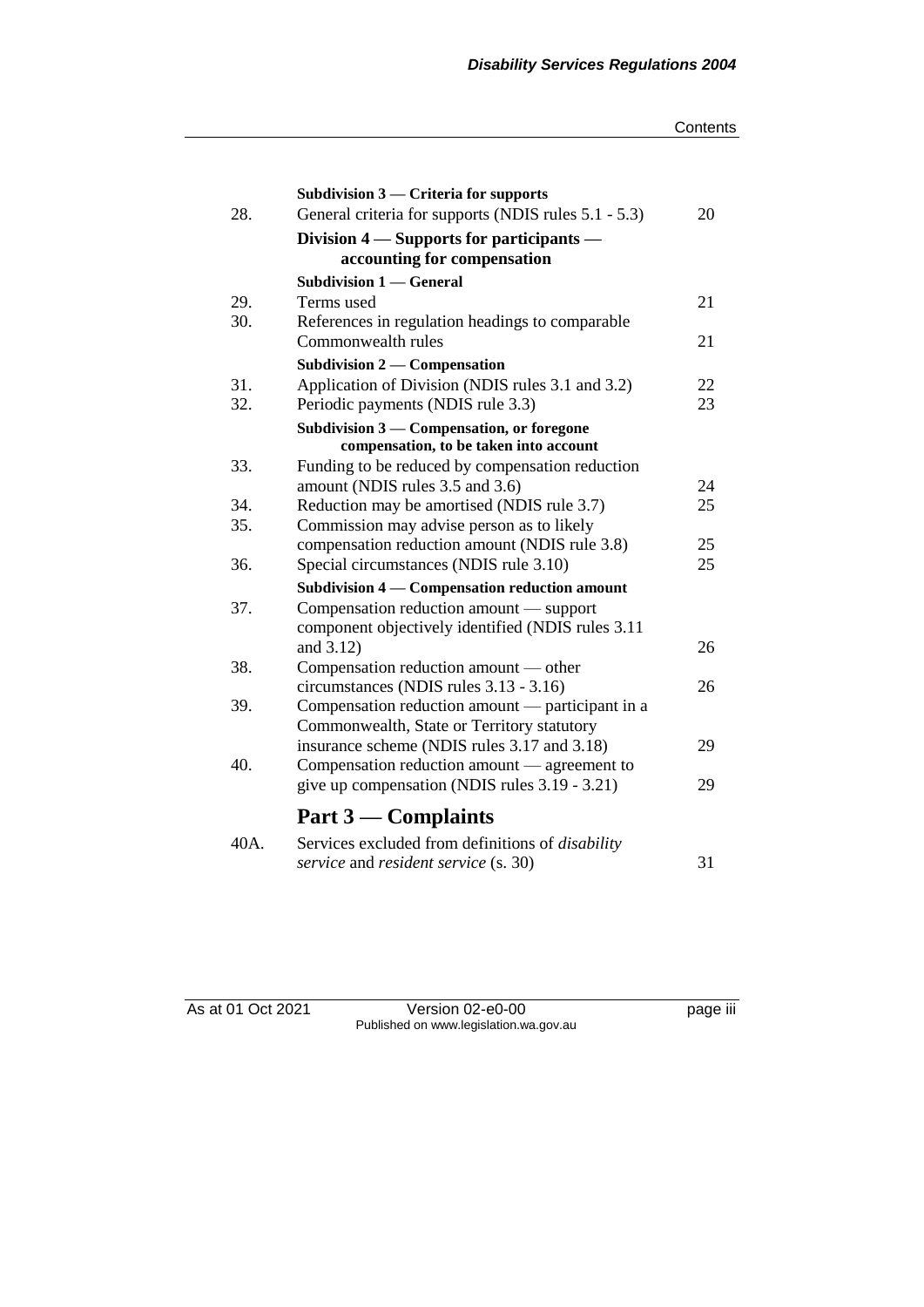#### **Contents**

| Schedule 1 — Public authorities to<br>which Part 5 applies                   |    |
|------------------------------------------------------------------------------|----|
| Schedule 2 — Standards for<br>disability access and<br>inclusion plans       |    |
| Schedule 3 — Desired outcomes of<br>disability access and inclusion<br>plans |    |
| <b>Notes</b>                                                                 |    |
| Compilation table                                                            | 36 |
| <b>Defined terms</b>                                                         |    |

page iv Version 02-e0-00 As at 01 Oct 2021 Published on www.legislation.wa.gov.au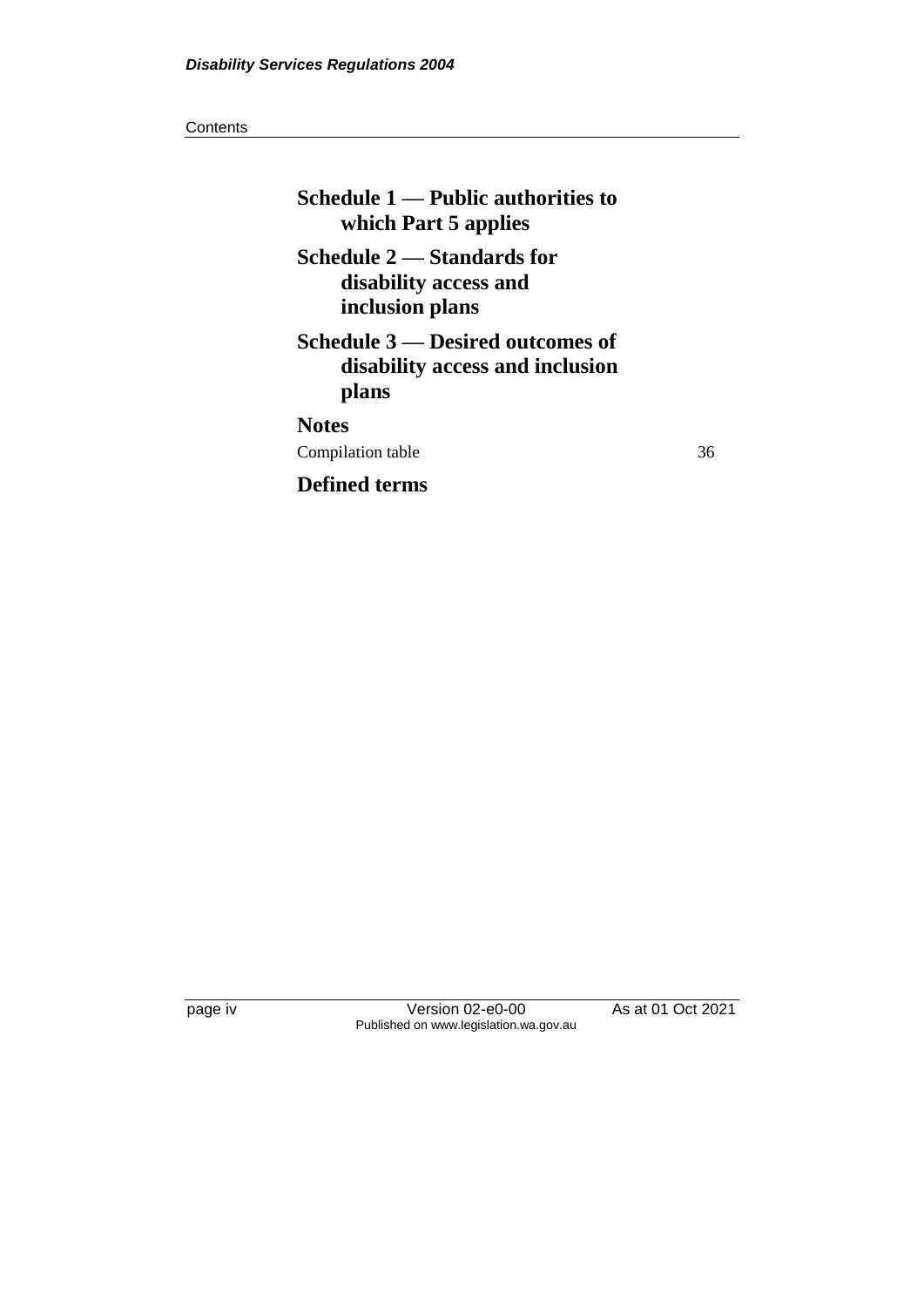Disability Services Act 1993

# **Disability Services Regulations 2004**

# **Part 1 — General**

*[Heading inserted: Gazette 30 Jun 2014 p. 2394.]*

#### **1. Citation**

These are the *Disability Services Regulations 2004*.

#### **2. Commencement**

These regulations come into operation on the day on which the *Disability Services Amendment Act 2004* comes into operation.

#### **3. Nominations for Board membership (s. 7)**

For the purposes of section 7(2a) of the Act, the Minister is to seek nominations for membership of the Board by notice published at least 3 weeks before nominations close in a newspaper circulating throughout the State.

#### **4A. Disability Service Standards (s. 12)**

The following Disability Service Standards, endorsed and published by the Commission in 2014 are prescribed for the purposes of section  $12(1)(i)$  of the Act —

- (a) Rights;
- (b) Participation and Inclusion;
- (c) Individual Outcomes;
- (d) Feedback and Complaints;
- (e) Service Access;
- (f) Service Management.

*[Regulation 4A inserted: Gazette 30 Jun 2014 p. 2394.]*

As at 01 Oct 2021 Version 02-e0-00 Page 1 Published on www.legislation.wa.gov.au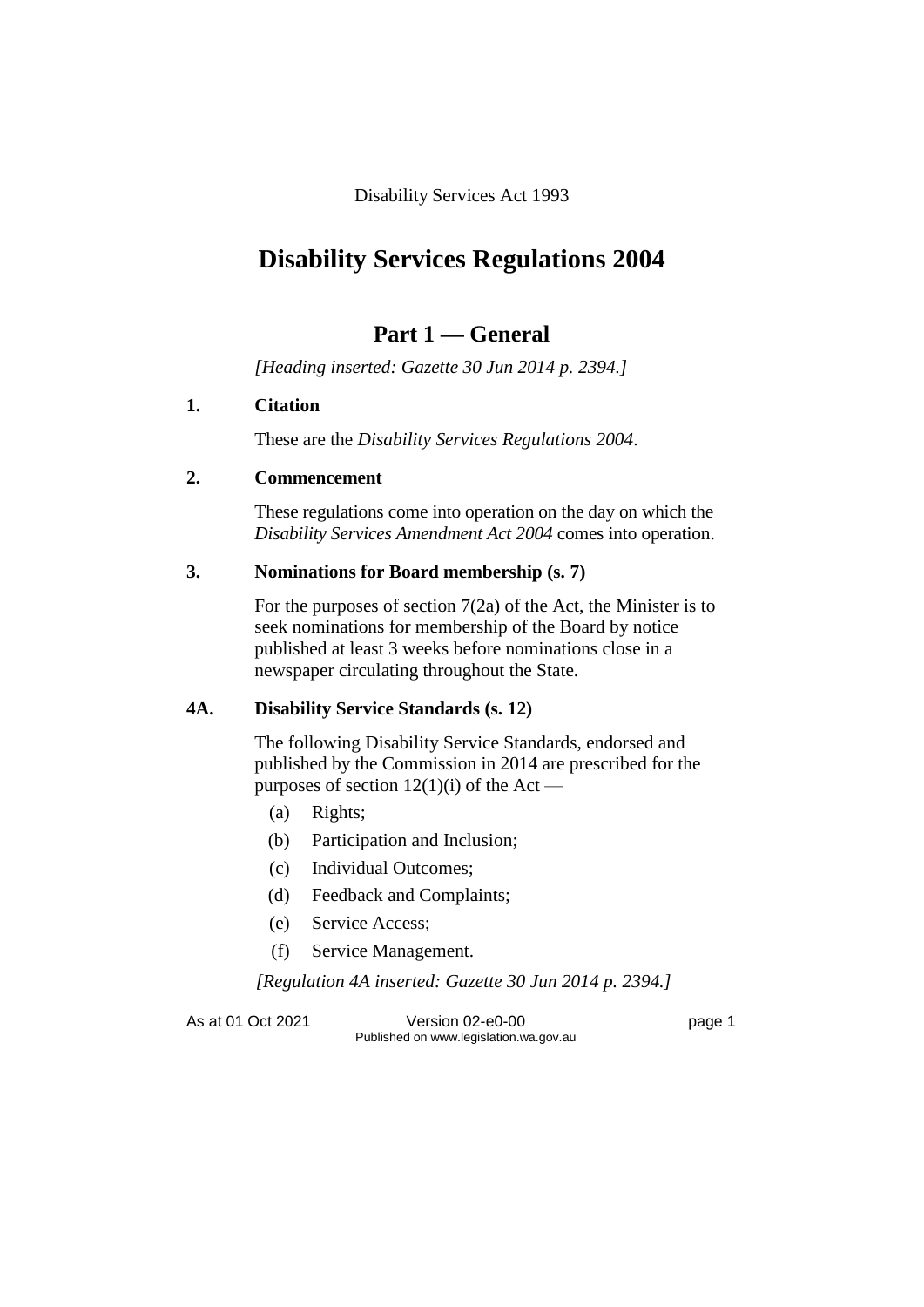#### **4. Nominations for Council membership (s. 22)**

For the purposes of section 22(3) of the Act, the Minister is to seek nominations for membership of the Council by notice published at least 3 weeks before nominations close in a newspaper circulating throughout the State.

#### **5. Procedure for public consultation by Council (s. 23)**

- (1) For the purposes of section 23(1a) of the Act, the Council is to undertake consultation by calling for submissions on issues of concern to people with disability either specifically or generally —
	- (a) by notice in a newspaper circulating throughout the State; or
	- (b) on any website maintained by or on behalf of the Council.
- (2) Nothing in subregulation (1) prevents the Council from also undertaking any other consultation.

*[Regulation 5 amended: Gazette 11 Jun 2013 p. 2162 and 2164.]*

#### **6. Public authorities to which Part 5 does not apply (s. 27)**

Part 5 of the Act does not apply to any public authority except to a public authority specified in Schedule 1.

#### **7. Standards for disability access and inclusion plans (s. 28)**

For the purposes of section 28(5) of the Act, the standards that a disability access and inclusion plan must meet are those specified in Schedule 2.

page 2 **Version 02-e0-00** As at 01 Oct 2021 Published on www.legislation.wa.gov.au

**r. 4**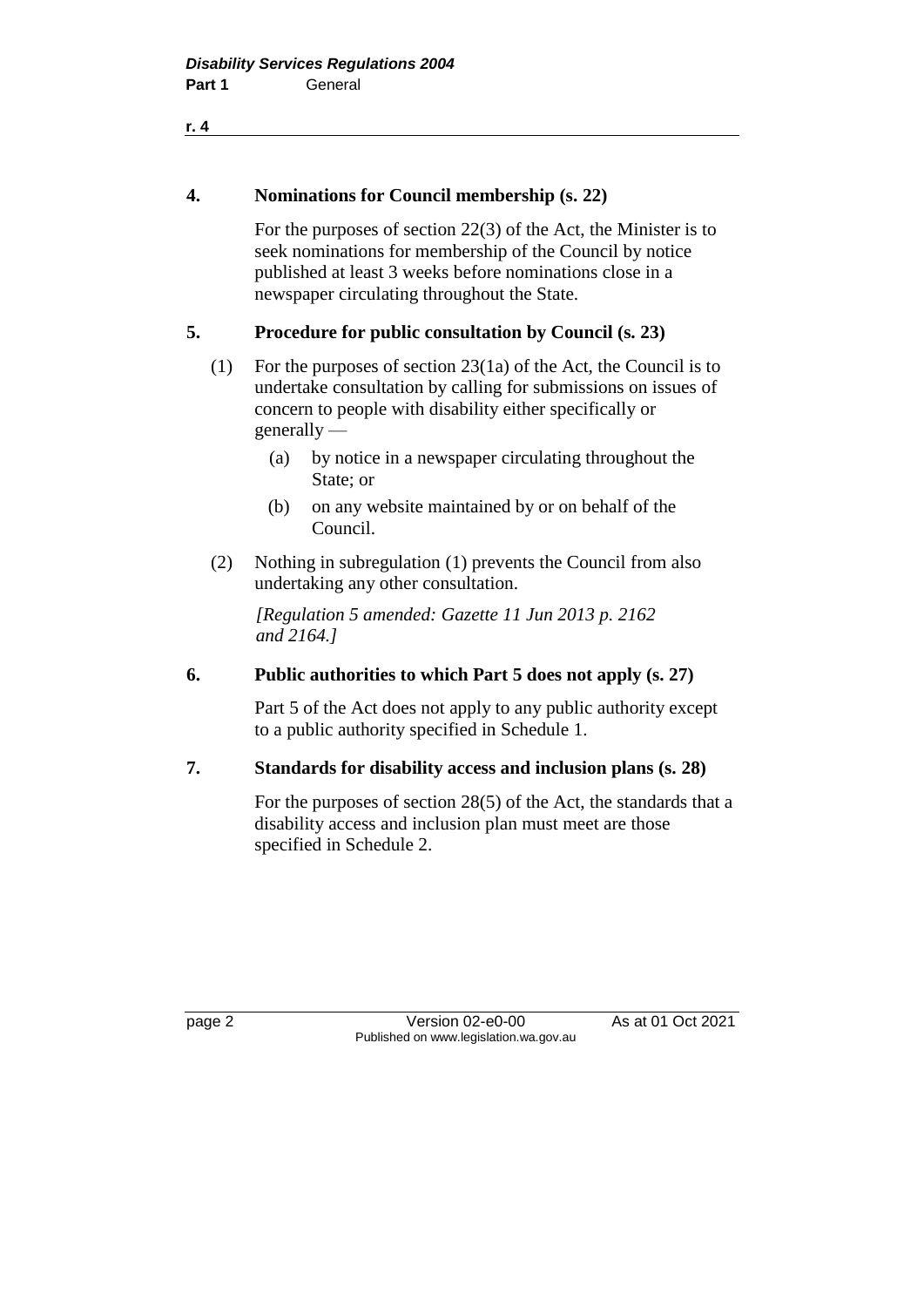#### **8. Information in reports about disability access and inclusion plans (s. 29)**

For the purposes of section 29(4) of the Act, a report about a disability access and inclusion plan must include information relating to —

- (a) progress made by the relevant public authority and any agents and contractors of the relevant public authority in achieving the desired outcomes specified in Schedule 3; and
- (b) the strategies implemented by the relevant public authority to inform its agents and contractors of its disability access and inclusion plan.

#### **9. Publication of disability access and inclusion plans (s. 29A)**

For the purposes of section 29A, a public authority must publish its disability access and inclusion plan in a document that is made available —

- (a) on request, at the offices of the authority
	- (i) in an electronic format; and
	- (ii) in hard copy format in both standard and large print; and
	- (iii) in an audio format on cassette or compact disc; and
- (b) on request, by email; and
- (c) on any website maintained by or on behalf of the authority,

and notice of which is given in a newspaper circulating throughout the State or, in the case of a local government, the district of that local government under the *Local Government Act 1995*.

As at 01 Oct 2021 Version 02-e0-00 Page 3 Published on www.legislation.wa.gov.au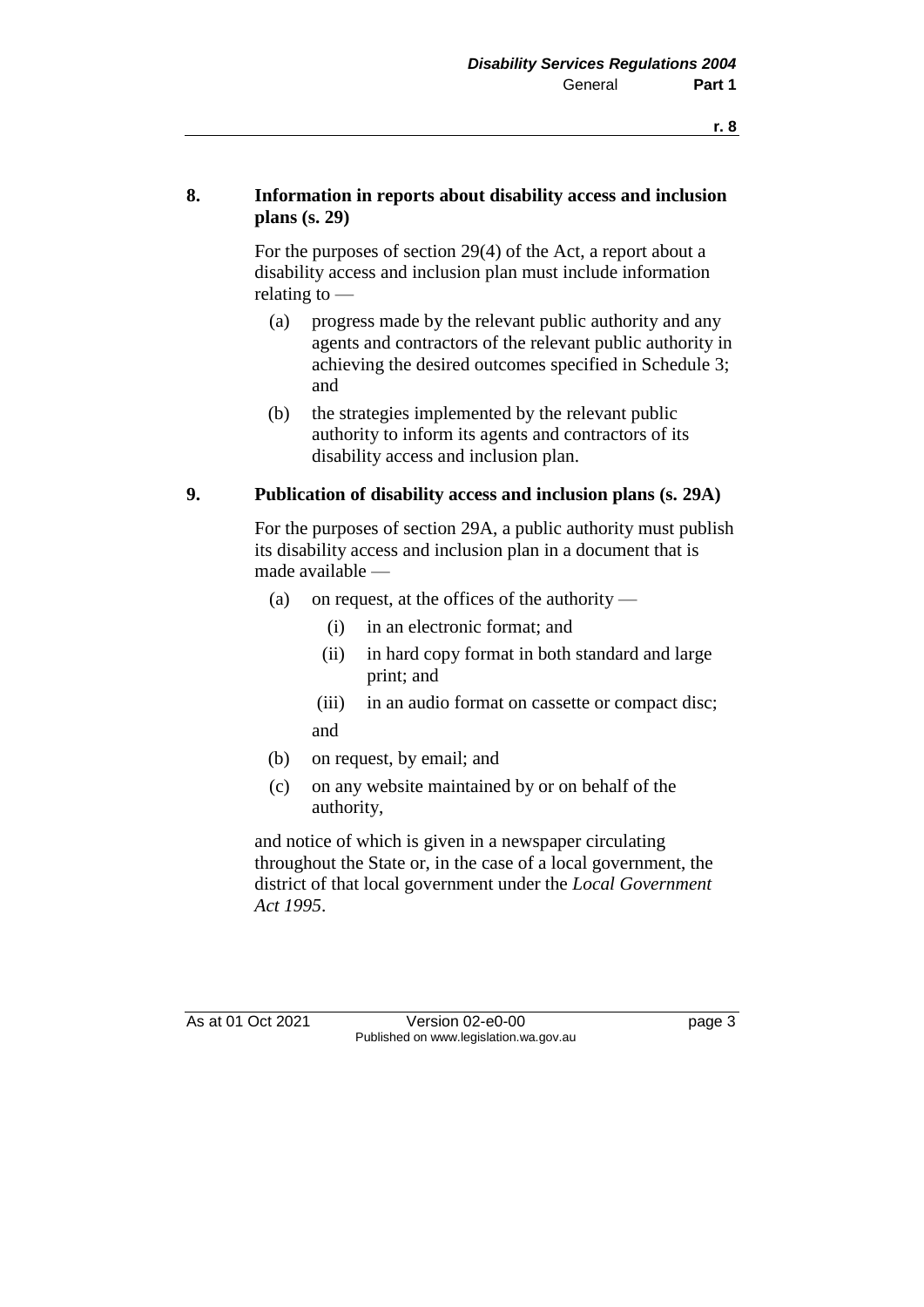```
r. 10
```
#### **10. Procedure for public consultation by authorities (s. 28)**

- (1) For the purposes of section 28(10) of the Act, a public authority is to undertake consultation in relation to its disability access and inclusion plan by calling for submissions either generally or specifically —
	- (a) by notice in a newspaper circulating throughout the State or, in the case of a local government, the district of that local government under the *Local Government Act 1995*; and
	- (b) on any website maintained by or on behalf of the public authority.
- (2) Nothing in subregulation (1) prevents a public authority from also undertaking any other consultation.

*[Regulation 10 amended: Gazette 11 Jun 2013 p. 2162-3.]*

page 4 Version 02-e0-00 As at 01 Oct 2021 Published on www.legislation.wa.gov.au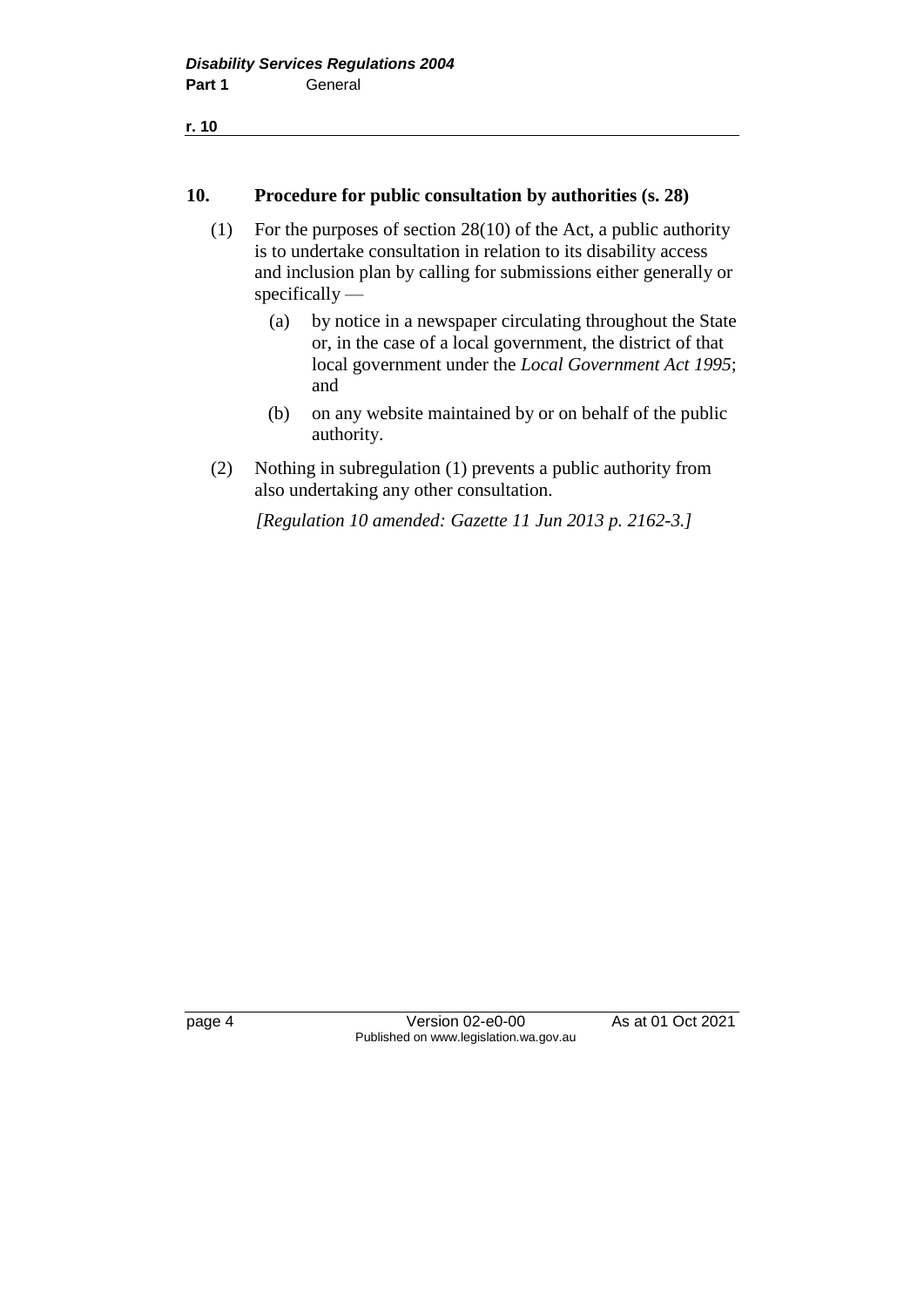# **Part 2 — Trial of disability services model**

*[Heading inserted: Gazette 30 Jun 2014 p. 2395.]*

## **Division 1 — General**

*[Heading inserted: Gazette 30 Jun 2014 p. 2395.]*

#### **11. Terms used**

In this Part —

*2017 expansion area* means the area constituted as at 1 January 2017 by the local government districts of Bayswater, Bassendean, Chittering, Toodyay, York and Northam;

*child* means a person who has not reached 18 years of age;

*Cockburn-Kwinana area* means the area constituted as at 1 July 2014 by the local government districts of Cockburn and Kwinana;

*Kimberley-Pilbara area* means the area constituted as at 1 July 2017 by the local government districts of Ashburton, Broome, Derby-West Kimberley, East Pilbara, Halls Creek, Karratha, Port Hedland and Wyndam-East Kimberley;

*Lower South West area* means the area constituted as at 1 July 2014 by the local government districts of Augusta-Margaret River, Boyup Brook, Bridgetown-Greenbushes, Busselton, Donnybrook-Balingup, Manjimup and Nannup;

*Mandurah-Rockingham area* means the area constituted as at 1 July 2017 by the local government districts of Mandurah and Rockingham;

*NDIS Act* has the meaning given in section 26E of the Act;

*participant* has the meaning given in section 26E of the Act;

*Perth Hills area* means the area constituted as at 1 July 2017 by the local government districts of Kalamunda, Mundaring and Swan;

As at 01 Oct 2021 Version 02-e0-00 Page 5 Published on www.legislation.wa.gov.au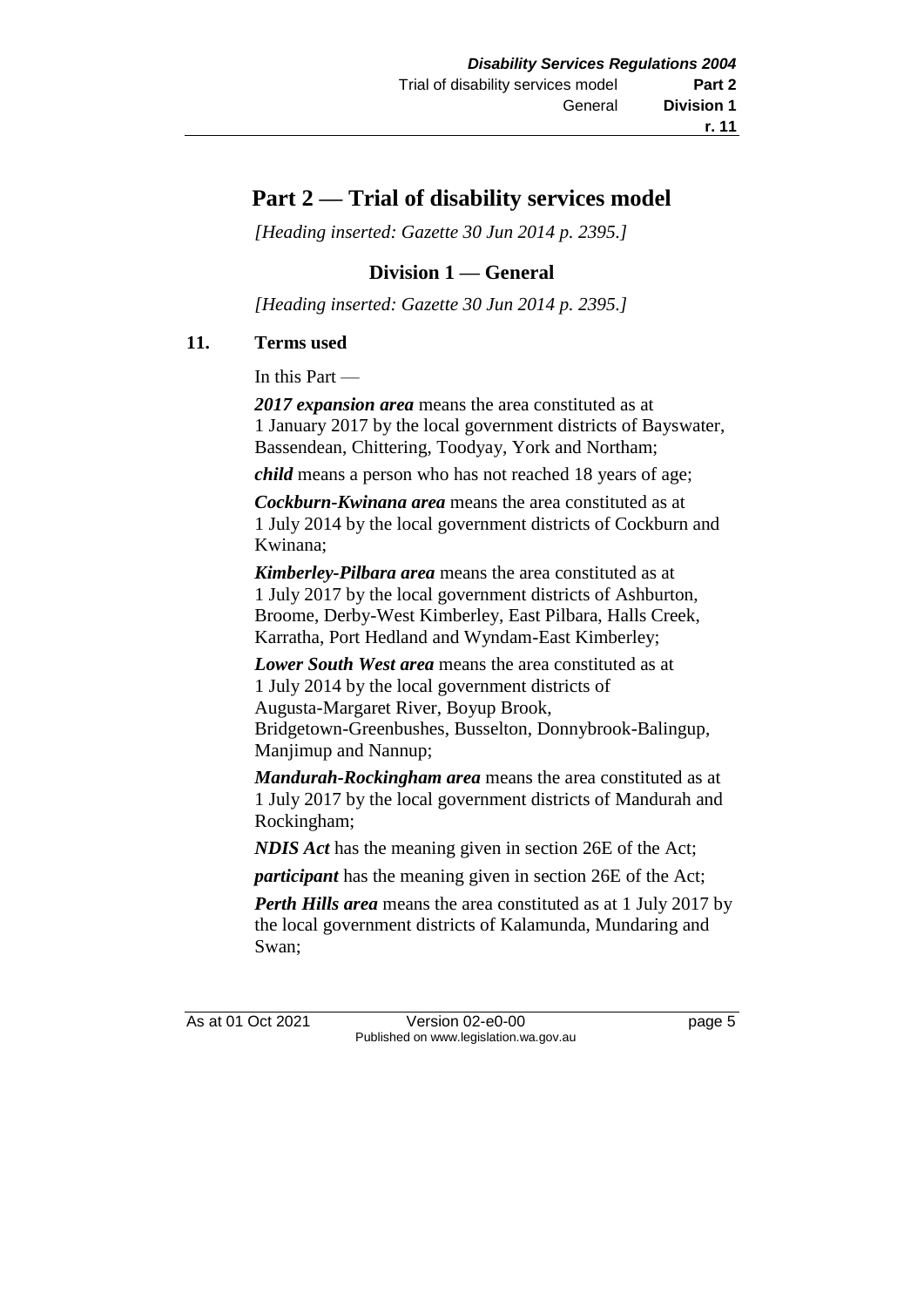*plan*, in relation to a participant, has the meaning given in section 26I(1) of the Act;

*Ranges area* means the area constituted as at 1 October 2016 by the local government districts of Armadale, Murray and Serpentine-Jarrahdale;

*support* has the meaning given in section 26I(1) of the Act;

*trial* has the meaning given in section 26E of the Act.

*[Regulation 11 inserted: Gazette 30 Jun 2014 p. 2395; amended: Gazette 14 Jun 2016 p. 1821; 30 Dec 2016 p. 5970; 16 Jun 2017 p. 2931; 30 Jun 2017 p. 3560.]*

#### **12. Trial areas and periods (s. 26G)**

- (1) For the purposes of section 26G(1) of the Act, the Lower South West area, the Cockburn-Kwinana area, the Ranges area, the 2017 expansion area, the Kimberley-Pilbara area, the Mandurah-Rockingham area and the Perth Hills area are prescribed.
- (2) For the purposes of section 26G(3) of the Act, the trial period for the Lower South West area begins on 1 July 2014 and ends on 30 June 2018.
- (3) For the purposes of section 26G(3) of the Act, the trial period for the Cockburn-Kwinana area begins on 1 July 2015 and ends on 30 June 2018.
- (4) For the purposes of section 26G(3) of the Act, the trial period for the Ranges area begins on 1 October 2016 and ends on 30 June 2018.
- (5) For the purposes of section 26G(3) of the Act, the trial period for the 2017 expansion area begins on 1 January 2017 and ends on 30 June 2018.
- (6) For the purposes of section 26G(3) of the Act, the trial period for the Kimberley-Pilbara area, the Mandurah-Rockingham area

page 6 Version 02-e0-00 As at 01 Oct 2021 Published on www.legislation.wa.gov.au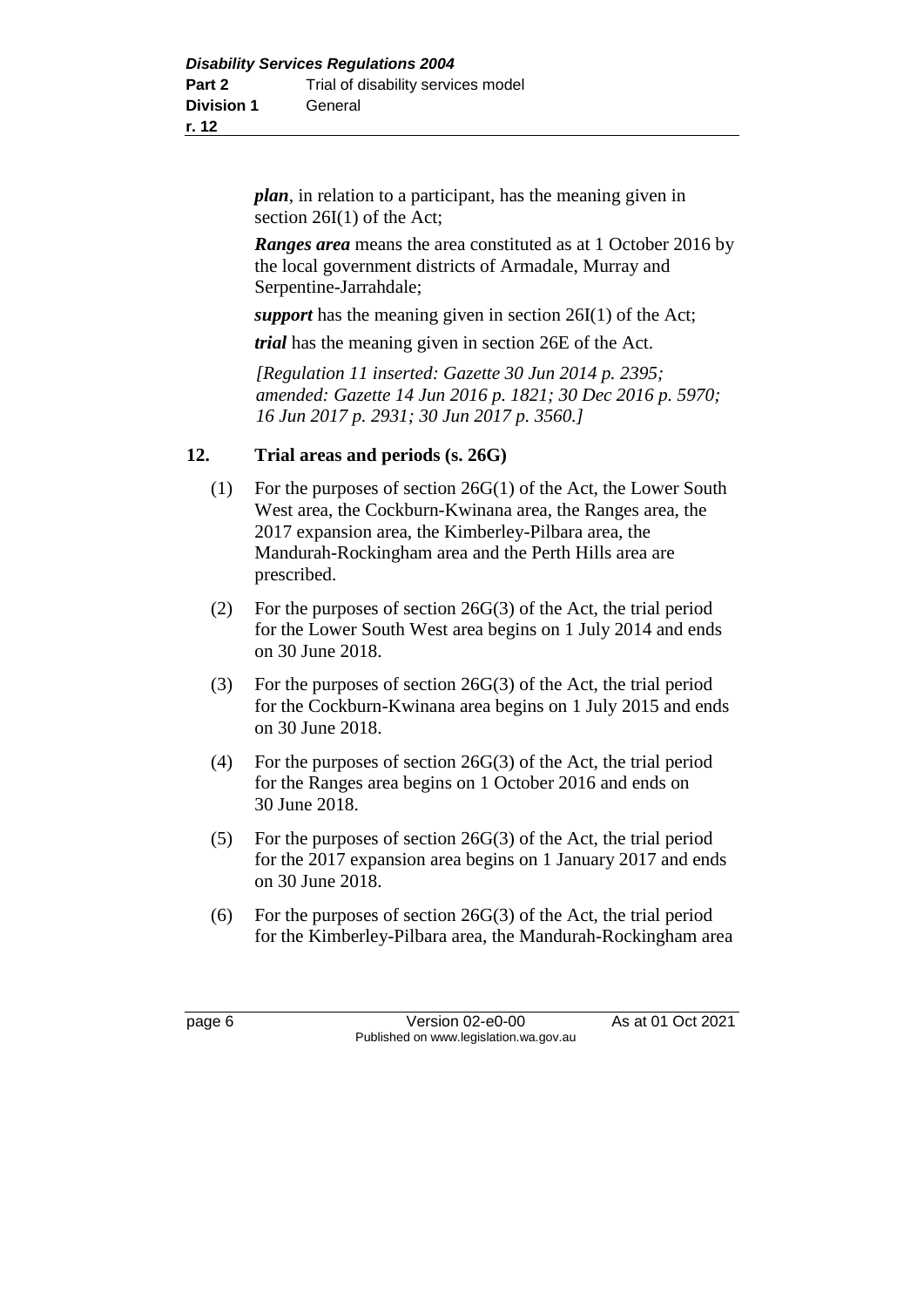and the Perth Hills area begins on 1 July 2017 and ends on 30 June 2018.

*[Regulation 12 inserted: Gazette 30 Jun 2014 p. 2396; amended: Gazette 14 Jun 2016 p. 1821; 30 Dec 2016 p. 5971; 16 Jun 2017 p. 2932; 30 Jun 2017 p. 3560.]*

#### **13. Disclosure of information (s. 52)**

The disclosure of information to a person for the purpose of the performance of a function of the Agency as defined in the NDIS Act section 9 is prescribed for the purposes of section  $52(1)(e)$ of the Act.

*[Regulation 13 inserted: Gazette 30 Jun 2014 p. 2396.]*

### **Division 2 — Becoming a participant**

*[Heading inserted: Gazette 30 Jun 2014 p. 2396.]*

#### **Subdivision 1 — General**

*[Heading inserted: Gazette 30 Jun 2014 p. 2396.]*

#### **14. References in regulation headings to comparable Commonwealth rules**

Without limiting the *Interpretation Act 1984* section 32(2), a reference to "NDIS rule" followed by a rule designation in the heading to a regulation in this Division is a reference to the rule of the *National Disability Insurance Scheme (Becoming a Participant) Rules 2016* (Commonwealth) with which the regulation in this Division is comparable.

*[Regulation 14 inserted: Gazette 30 Jun 2014 p. 2396; amended: Gazette 14 Jun 2016 p. 1821.]*

As at 01 Oct 2021 Version 02-e0-00 Page 7 Published on www.legislation.wa.gov.au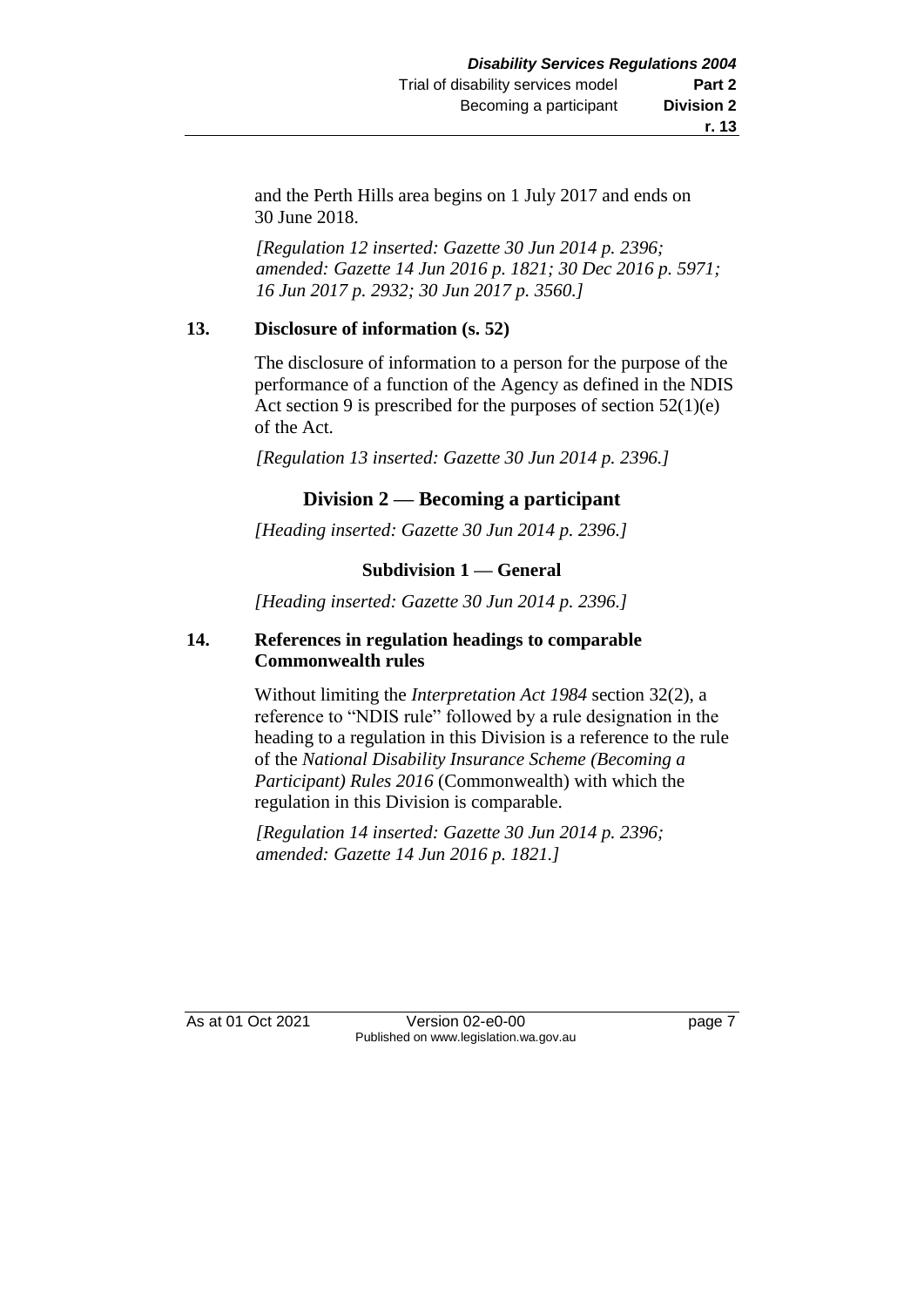#### **Subdivision 2 — Residence requirements**

*[Heading inserted: Gazette 30 Jun 2014 p. 2397.]*

#### **15. Qualifying residence requirement to be met (additional residence requirement NDIS rule 4.1(c))**

For the purposes of section 26H(1)(d) of the Act, a person must meet the qualifying residence requirement set out in regulation 16.

*[Regulation 15 inserted: Gazette 30 Jun 2014 p. 2397; amended: Gazette 14 Jun 2016 p. 1823.]*

#### **16. Qualifying residence requirement (additional residence requirement NDIS rules 4.6 - 4.8)**

- (1) A person meets the qualifying residence requirement if  $-$ 
	- (a) on 1 July 2014 the person resides in the Lower South West area; or
	- (b) on 1 July 2015 the person resides in the Cockburn-Kwinana area; or
	- (c) on 1 October 2016 the person resides in the Ranges area; or
	- (d) on 1 January 2017 the person resides in the 2017 expansion area; or
	- (e) on 1 July 2017 the person resides in the Kimberley-Pilbara area, the Mandurah-Rockingham area or the Perth Hills area.
- (2) A person also meets the qualifying residence requirement if  $-$ 
	- (a) at least one of the following applies
		- (i) the person starts to reside in the Lower South West area at any time after 1 July 2014;
		- (ii) the person starts to reside in the Cockburn-Kwinana area at any time after 1 July 2015;

page 8 Version 02-e0-00 As at 01 Oct 2021 Published on www.legislation.wa.gov.au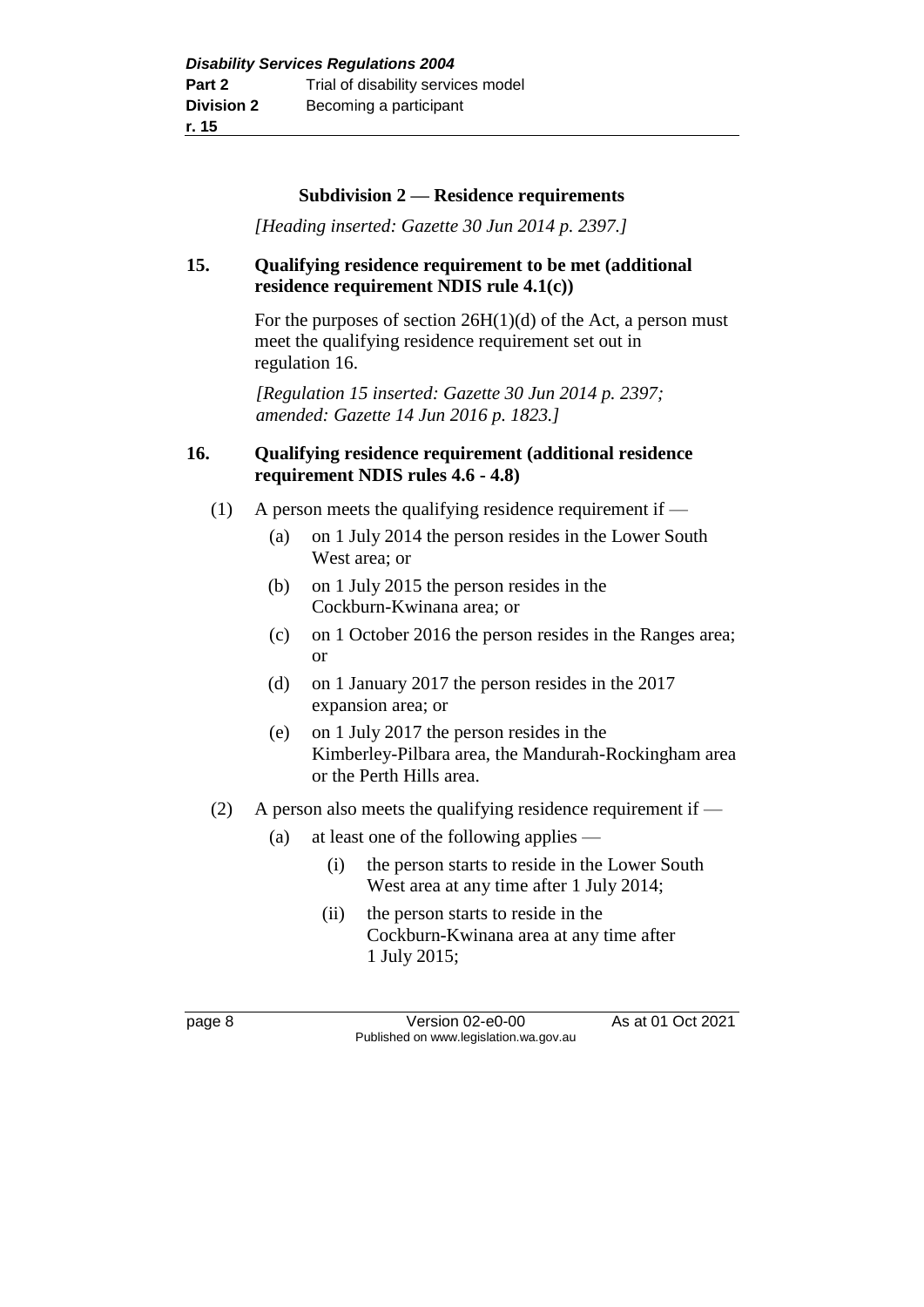- (iii) the person starts to reside in the Ranges area at any time after 1 October 2016;
- (iv) the person starts to reside in the 2017 expansion area at any time after 1 January 2017;
- (v) the person starts to reside in the Kimberley-Pilbara area, the Mandurah-Rockingham area or the Perth Hills area at any time after 1 July 2017;

and

- (b) the person starts to reside in that area for the dominant purpose of accessing supports not provided under the Act (for example, education, employment, health care or family support); and
- (c) exceptional circumstances apply for example, the person would suffer significant financial or personal hardship, which could reasonably be expected to significantly undermine the person's wellbeing or social or economic participation, by reason of not being a participant.
- (3) A child also meets the qualifying residence requirement if
	- (a) the child is born after 1 July 2014, and at least one of the child's birth parents who cares for that child resides in the Lower South West area on the day the child is born; or
	- (b) the child is born after 1 July 2015, and at least one of the child's birth parents who cares for that child resides in the Cockburn-Kwinana area on the day the child is born; or
	- (ba) the child is born after 1 October 2016, and at least one of the child's birth parents who cares for that child resides in the Ranges area on the day the child is born; or
	- (bb) the child is born after 1 January 2017, and at least one of the child's birth parents who cares for that child resides

As at 01 Oct 2021 Version 02-e0-00 Page 9 Published on www.legislation.wa.gov.au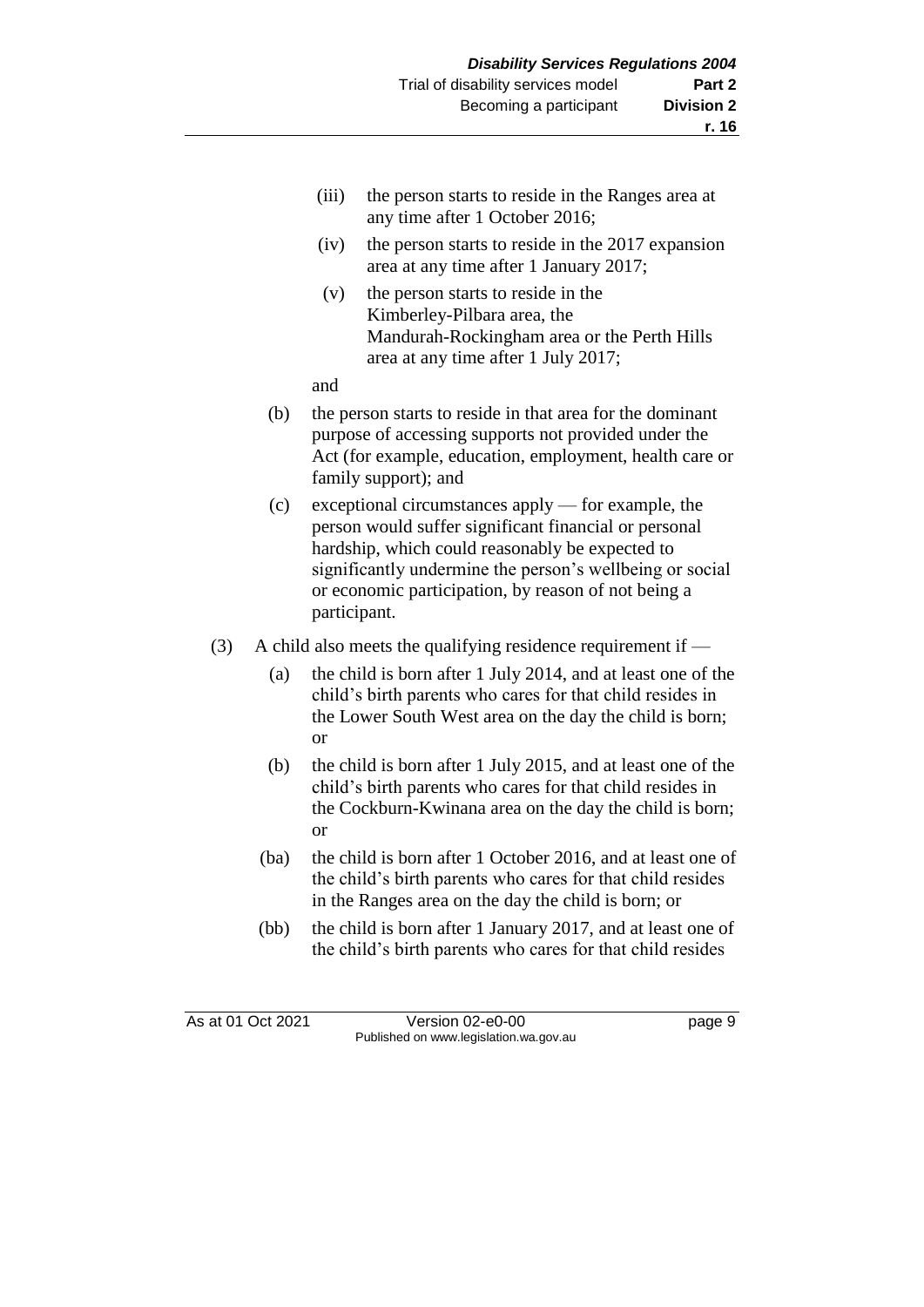in the 2017 expansion area on the day the child is born; or

- (bc) the child is born after 1 July 2017, and at least one of the child's birth parents who cares for that child resides in the Kimberley-Pilbara area, the Mandurah-Rockingham area or the Perth Hills area on the day the child is born; or
	- (c) at a time after 1 July 2014, the child comes to be in the care of a person who has ongoing parental responsibility for that child and who has resided in the Lower South West area since 1 July 2014, and this will be the child's place of residence; or
	- (d) at a time after 1 July 2015, the child comes to be in the care of a person who has ongoing parental responsibility for that child and who has resided in the Cockburn-Kwinana area since 1 July 2015, and this will be the child's place of residence; or
- (da) at a time after 1 October 2016, the child comes to be in the care of a person who has ongoing parental responsibility for that child and who has resided in the Ranges area since 1 October 2016, and this will be the child's place of residence; or
- (db) at a time after 1 January 2017, the child comes to be in the care of a person who has ongoing parental responsibility for that child and who has resided in the 2017 expansion area since 1 January 2017, and this will be the child's place of residence; or
- (dc) at a time after 1 July 2017, the child comes to be in the care of a person who has ongoing parental responsibility for that child and who has resided in the Kimberley-Pilbara area, the Mandurah-Rockingham area or the Perth Hills area since 1 July 2017, and this will be the child's place of residence; or

page 10 **Version 02-e0-00** As at 01 Oct 2021 Published on www.legislation.wa.gov.au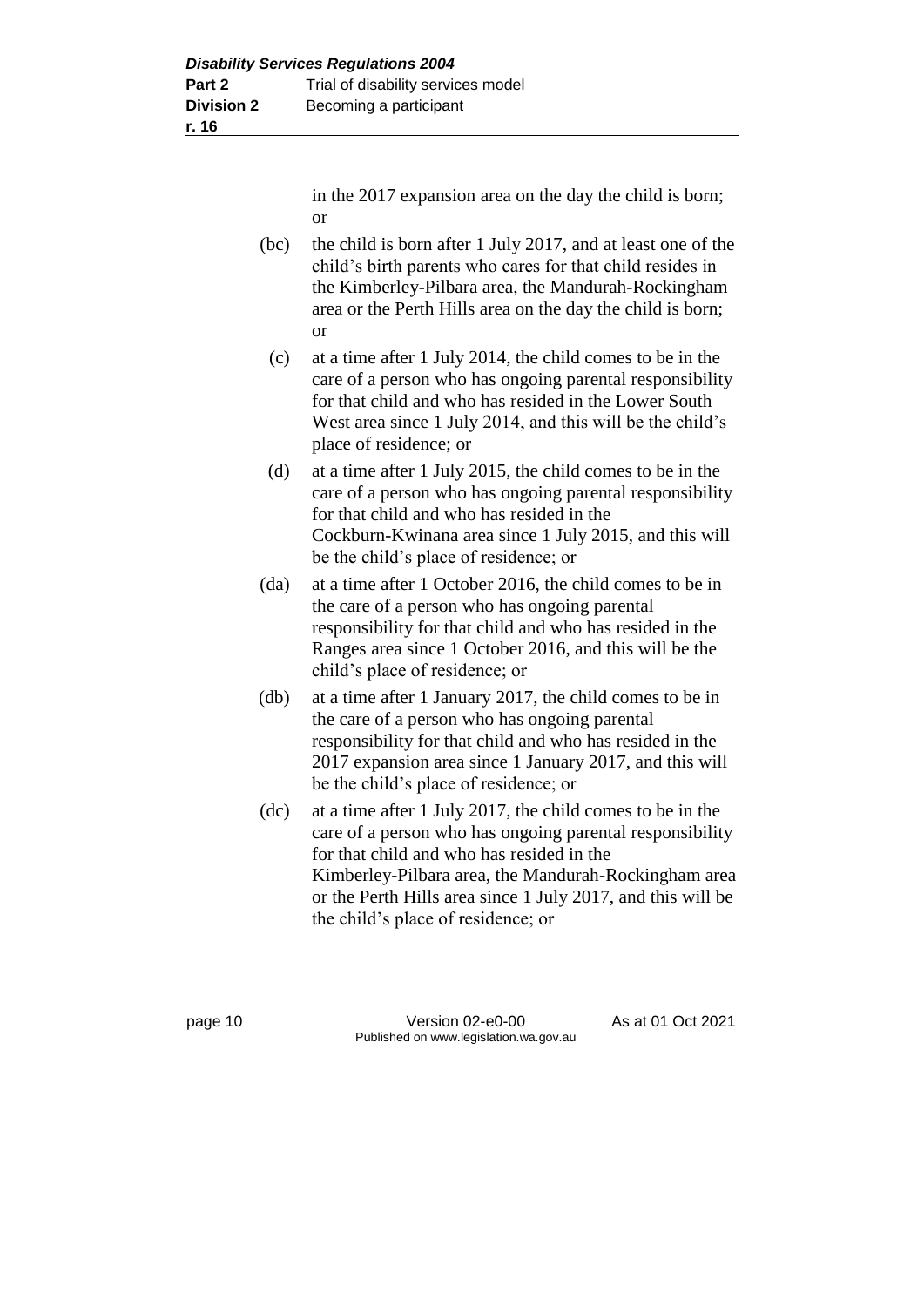- (e) in the case of a child whose parents are separated and who spends time with each parent —
	- (i) at least one of the child's parents meets the qualifying residence requirement in subregulation (1); or
	- (ii) the following apply
		- (I) at least one of the child's parents started to reside in the Lower South West area after 1 July 2014, or in the Cockburn-Kwinana area after 1 July 2015, or in the Ranges area after 1 October 2016, or in the 2017 expansion area after 1 January 2017, or in the Kimberley-Pilbara area, the Mandurah-Rockingham area or the Perth Hills area after 1 July 2017, for the dominant purpose of the child accessing supports that are not provided under the Act (for example, education, employment, health care or family support);
		- (II) exceptional circumstances apply for example, the child would suffer significant personal hardship (including because of financial hardship to the parent), which could reasonably be expected to significantly undermine their wellbeing or social or economic participation, by reason of not being a participant.

*[Regulation 16 inserted: Gazette 30 Jun 2014 p. 2397-9; amended: Gazette 14 Jun 2016 p. 1821-2 and 1823; 30 Dec 2016 p. 5971-2; 16 Jun 2017 p. 2932-3; 30 Jun 2017 p. 3560.]*

As at 01 Oct 2021 Version 02-e0-00 Page 11 Published on www.legislation.wa.gov.au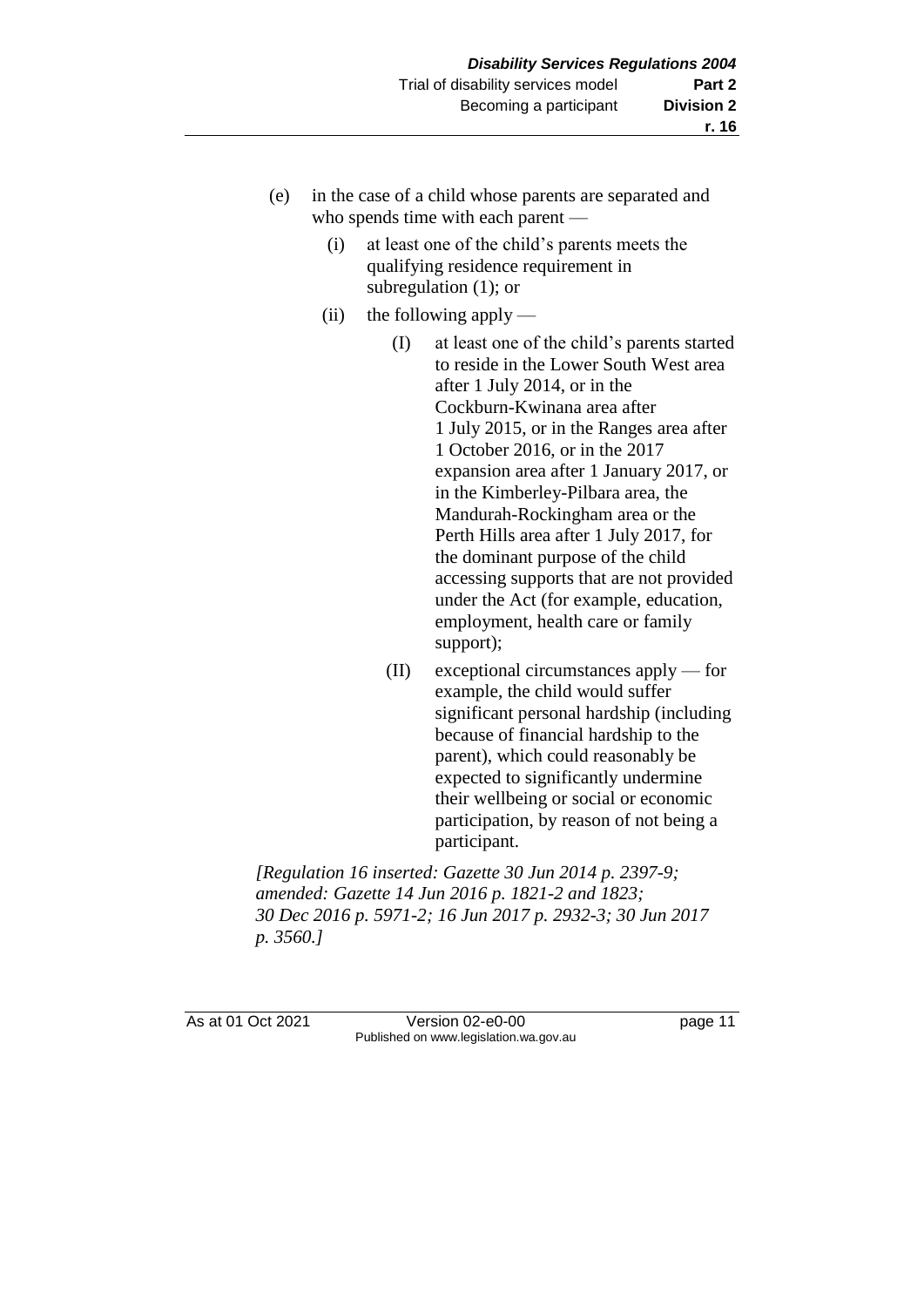#### **17. Ongoing residence requirement to be met (additional residence requirement NDIS rule 4.1(c))**

The Commission must ensure that a person does not continue to participate in a trial unless the person satisfies the ongoing residence requirement set out in regulation 18.

*[Regulation 17 inserted: Gazette 30 Jun 2014 p. 2400; amended: Gazette 14 Jun 2016 p. 1823.]*

#### **18. Ongoing residence requirement (additional residence requirement NDIS rules 4.9 - 4.11)**

- (1) A person meets the ongoing residence requirement at a particular time if, at that time, the person resides in an area mentioned in regulation 12(1) (a *trial area*).
- (2) If a person who is a participant stops residing in a trial area, the person continues to satisfy the ongoing residence requirement for a period of 12 months.
- (3) In the case of a child whose parents are separated and who spends time with each parent, the child meets the ongoing residence requirement —
	- (a) at a particular time if, at that time, at least one of the child's parents resides in a trial area; and
	- (b) for a period of 12 months if the child is a participant and both the child's parents stop residing in a trial area.

*[Regulation 18 inserted: Gazette 30 Jun 2014 p. 2400; amended: Gazette 14 Jun 2016 p. 1823.]*

### **Subdivision 3 — Disability requirements**

*[Heading inserted: Gazette 30 Jun 2014 p. 2400.]*

#### **19. Disability requirement — permanent impairment (NDIS rules 5.4 - 5.7)**

(1) For the purposes of section  $26H(1)(c)(i)$  of the Act, the Commission must apply the criteria set out in this regulation in

page 12 **Version 02-e0-00** As at 01 Oct 2021 Published on www.legislation.wa.gov.au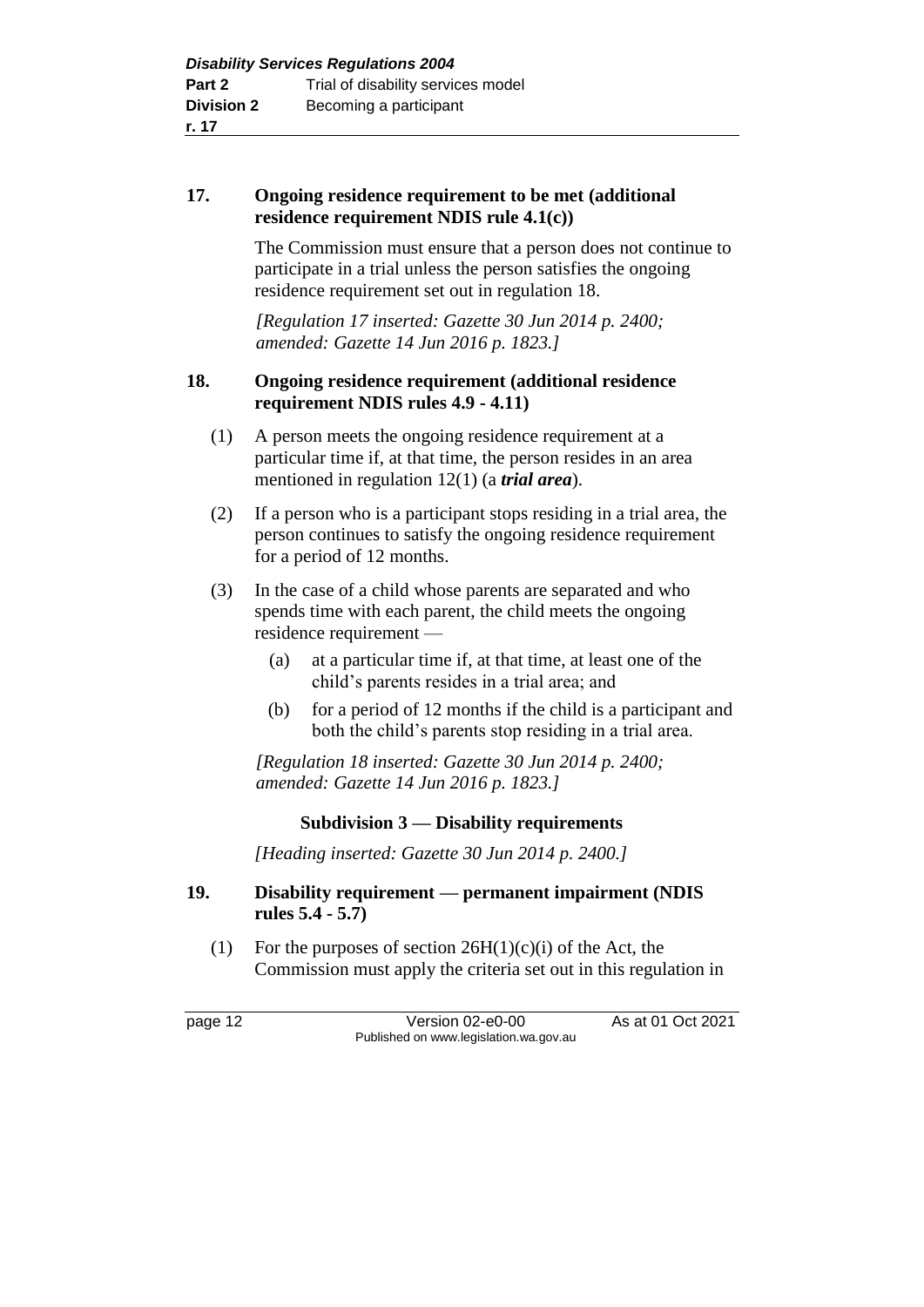deciding whether a person meets the disability requirement in the NDIS Act section 24(1)(b).

- (2) An impairment is, or is likely to be, permanent only if there are no known, available and appropriate evidence-based clinical, medical or other treatments that would be likely to remedy the impairment.
- (3) An impairment may be permanent notwithstanding that the severity of its impact on the functional capacity of the person may fluctuate or there are prospects that the severity of the impact of the impairment on the person's functional capacity, including their psychosocial functioning, may improve.
- (4) An impairment is, or is likely to be, permanent only if the impairment does not require further medical treatment or review in order for its permanency or likely permanency to be demonstrated (even though the impairment may continue to be treated and reviewed after this has been demonstrated).
- (5) If an impairment is of a degenerative nature, the impairment is, or is likely to be, permanent if medical or other treatment would not, or would be unlikely to, improve it.

*[Regulation 19 inserted: Gazette 30 Jun 2014 p. 2400-1; amended: Gazette 14 Jun 2016 p. 1822.]*

#### **20. Disability requirement — substantially reduced functional capacity (NDIS rule 5.8)**

- (1) For the purposes of section  $26H(1)(c)(i)$  of the Act, the Commission must apply the criteria set out in this regulation in deciding whether a person meets the disability requirement in the NDIS Act section  $24(1)(c)$ .
- (2) An impairment results in substantially reduced functional capacity to undertake an activity if its result is that —
	- (a) the person is unable to participate effectively or completely in the activity, or to perform tasks or actions required to undertake or participate effectively or

As at 01 Oct 2021 Version 02-e0-00 page 13 Published on www.legislation.wa.gov.au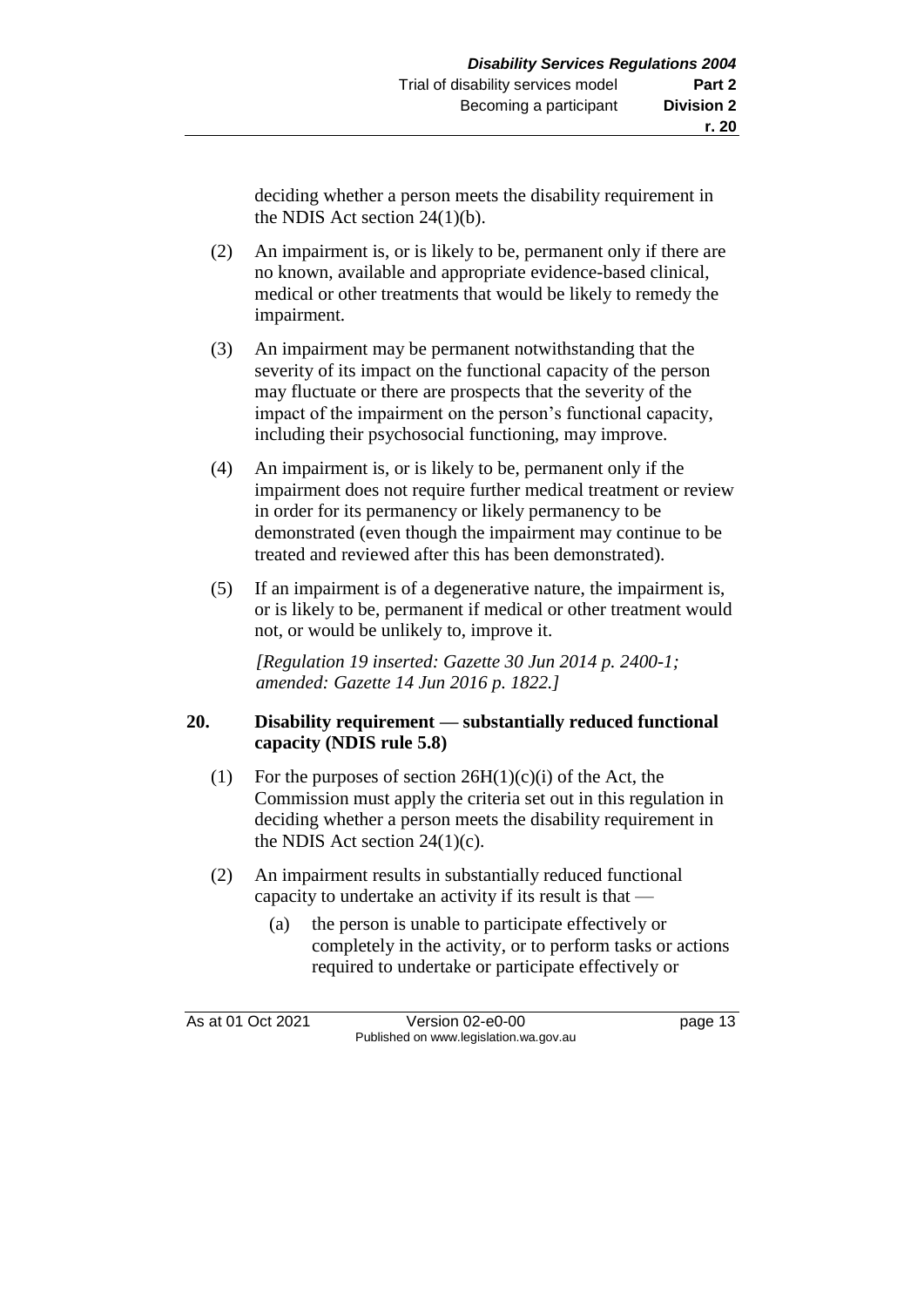completely in the activity, without assistive technology, equipment (other than commonly used items such as glasses) or home modifications; or

- (b) the person usually requires assistance (including physical assistance, guidance, supervision or prompting) from other people to participate in the activity or to perform tasks or actions required to undertake or participate in the activity; or
- (c) the person is unable to participate in the activity or to perform tasks or actions required to undertake or participate in the activity, even with assistive technology, equipment, home modifications or assistance from another person.

*[Regulation 20 inserted: Gazette 30 Jun 2014 p. 2401-2; amended: Gazette 14 Jun 2016 p. 1822.]*

### **Subdivision 4 — Early intervention requirements**

*[Heading inserted: Gazette 30 Jun 2014 p. 2402.]*

#### **21. Early intervention requirement — permanent impairment (NDIS rules 6.4 - 6.7)**

- (1) For the purposes of section  $26H(1)(c)(ii)$  of the Act, the Commission must apply the criteria set out in this regulation in deciding whether a person meets the early intervention requirements in the NDIS Act section  $25(1)(a)(i)$  and (ii).
- (2) An impairment is, or is likely to be, permanent only if there are no known, available and appropriate evidence-based clinical, medical or other treatments that would be likely to remedy the impairment.
- (3) An impairment may be permanent notwithstanding that the severity of its impact on the functional capacity of the person may fluctuate or there are prospects that the severity of the impact of the impairment on the person's functional capacity may improve.

page 14 Version 02-e0-00 As at 01 Oct 2021 Published on www.legislation.wa.gov.au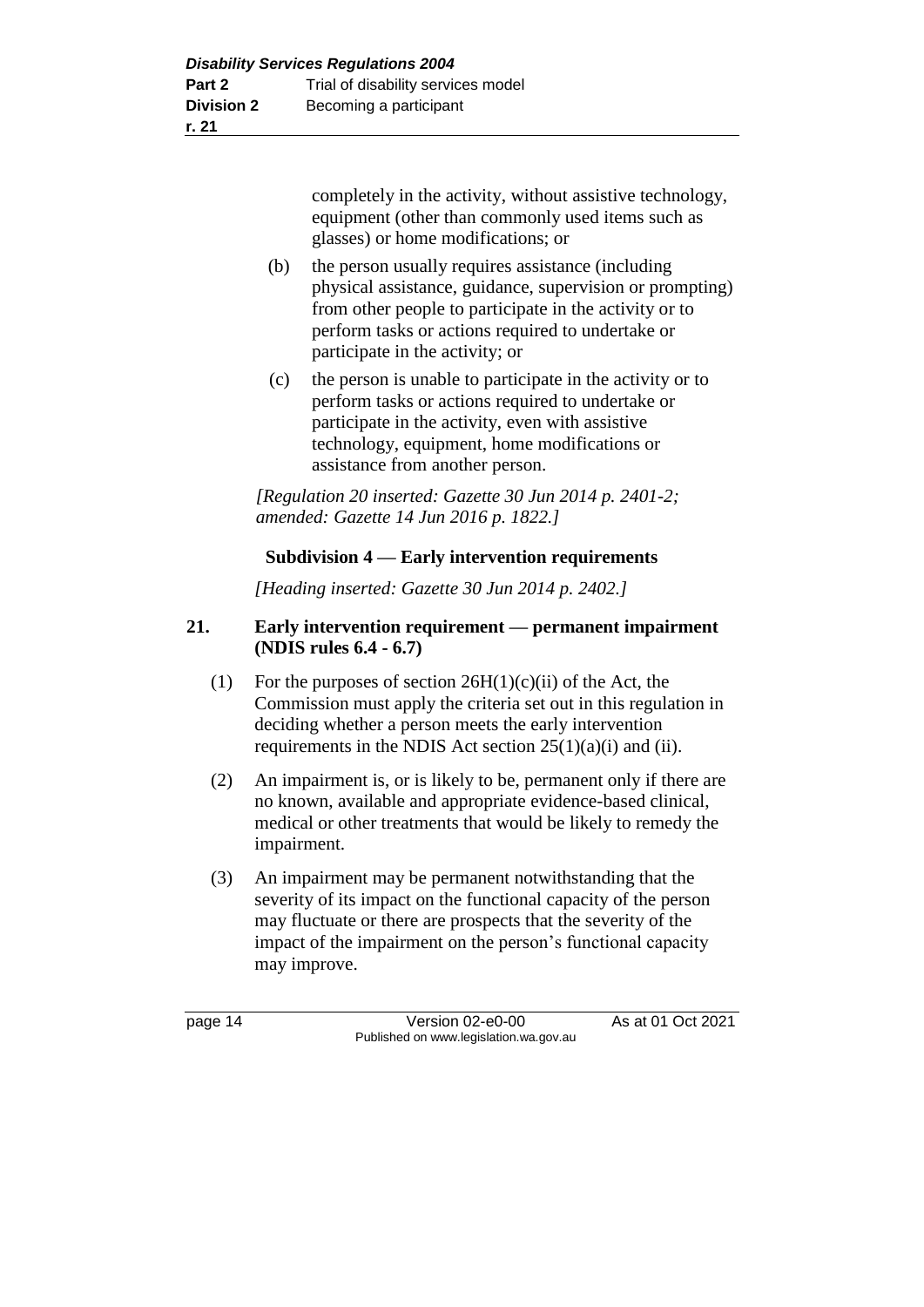- (4) An impairment is, or is likely to be, permanent only if the impairment does not require further medical treatment or review in order for its permanency or likely permanency to be demonstrated (even though the impairment may continue to be treated and reviewed after this has been demonstrated).
- (5) If an impairment is of a degenerative nature, the impairment is, or is likely to be, permanent if medical or other treatment would not, or would be unlikely to, improve it.

*[Regulation 21 inserted: Gazette 30 Jun 2014 p. 2402-3; amended: Gazette 14 Jun 2016 p. 1823.]*

#### **22. Early intervention requirement — supports to benefit person (NDIS rules 6.9 and 6.10)**

- (1) For the purposes of section  $26H(1)(c)(ii)$  of the Act, the Commission must apply the criteria set out in this regulation in deciding whether a person meets the early intervention requirements in the NDIS Act section  $25(1)(b)$  and (c).
- (2) In deciding whether provision of early intervention supports is likely to benefit the person the Commission may consider -
	- (a) the likely trajectory and impact of the person's impairment over time; and
	- (b) the potential benefits of early intervention on the impact of the impairment on the person's functional capacity and in reducing their future needs for supports; and
	- (c) evidence from a range of sources, such as expert opinion and information provided by the person with disability or their family members or carers.
- (3) The Commission is taken to be satisfied that provision of early intervention supports for a child under the age of 6 is likely to benefit the child if one or more of the child's impairments is a mental or physical impairment which, by itself or in combination with other mental or physical impairments, results in developmental delay.

As at 01 Oct 2021 Version 02-e0-00 page 15 Published on www.legislation.wa.gov.au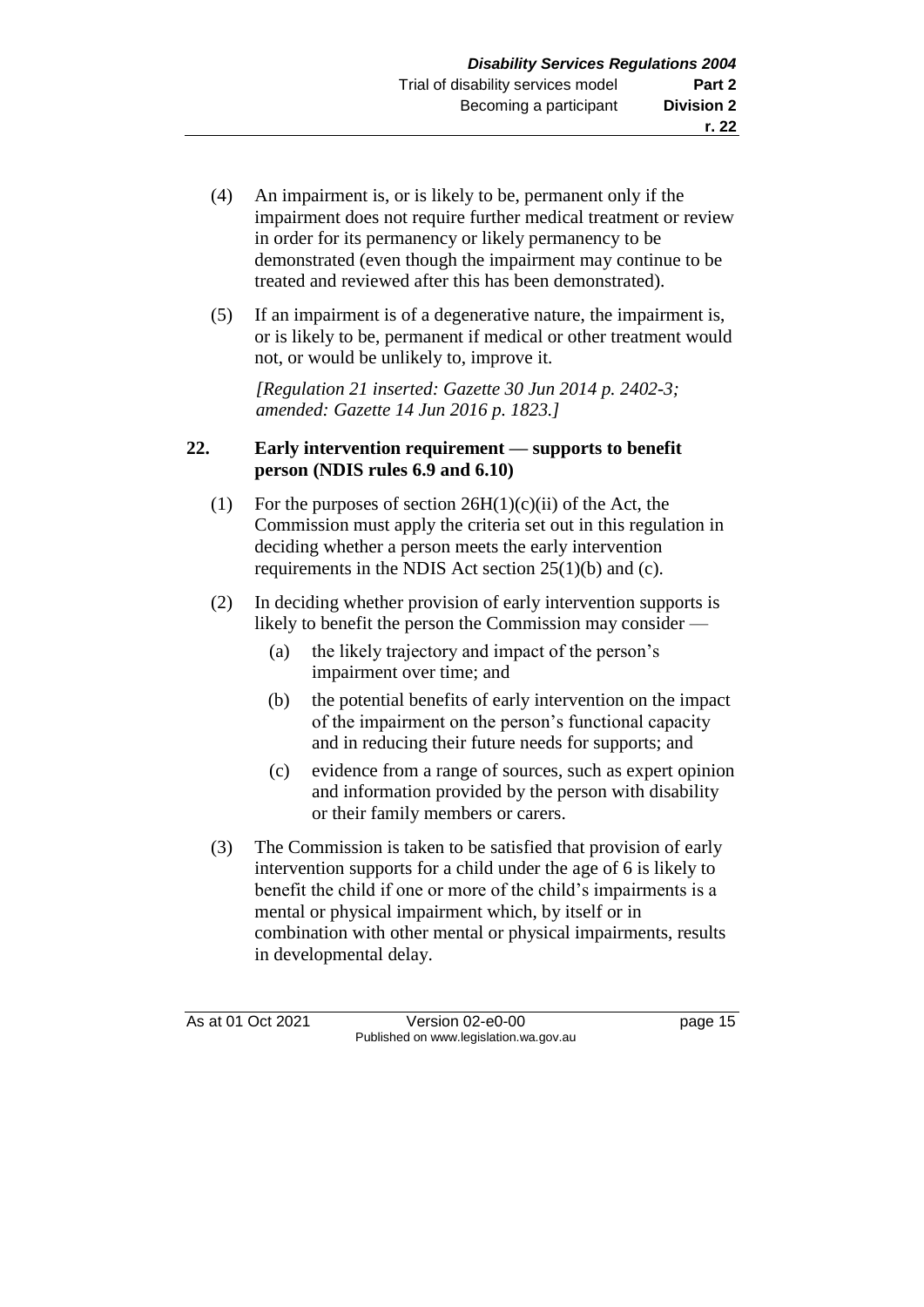(4) In subregulation  $(3)$  —

*developmental delay* has the meaning given in the NDIS Act section 9.

*[Regulation 22 inserted: Gazette 30 Jun 2014 p. 2403-4; amended: Gazette 14 Jun 2016 p. 1823.]*

#### **Subdivision 5 — Assessment tools**

*[Heading inserted: Gazette 30 Jun 2014 p. 2404.]*

#### **23. Assessment tools may be used (NDIS rule 7.1)**

 $(1)$  In this regulation —

*operational policy* means a policy made under section 12(1)(b) of the Act as published by the Commission and amended from time to time.

(2) In deciding whether a prospective participant meets the disability requirements or the early intervention requirements, the Commission may, if the Commission considers it appropriate, conduct an assessment using an assessment tool specified in an operational policy.

*[Regulation 23 inserted: Gazette 30 Jun 2014 p. 2404.]*

#### **Division 3 — Supports for participants**

*[Heading inserted: Gazette 30 Jun 2014 p. 2404.]*

#### **Subdivision 1 — General**

*[Heading inserted: Gazette 30 Jun 2014 p. 2404.]*

#### **24. References in regulation headings to comparable Commonwealth rules**

Without limiting the *Interpretation Act 1984* section 32(2), a reference to "NDIS rule" followed by a rule designation in the heading to a regulation in this Division is a reference to the rule of the *National Disability Insurance Scheme (Supports for* 

page 16 Version 02-e0-00 As at 01 Oct 2021 Published on www.legislation.wa.gov.au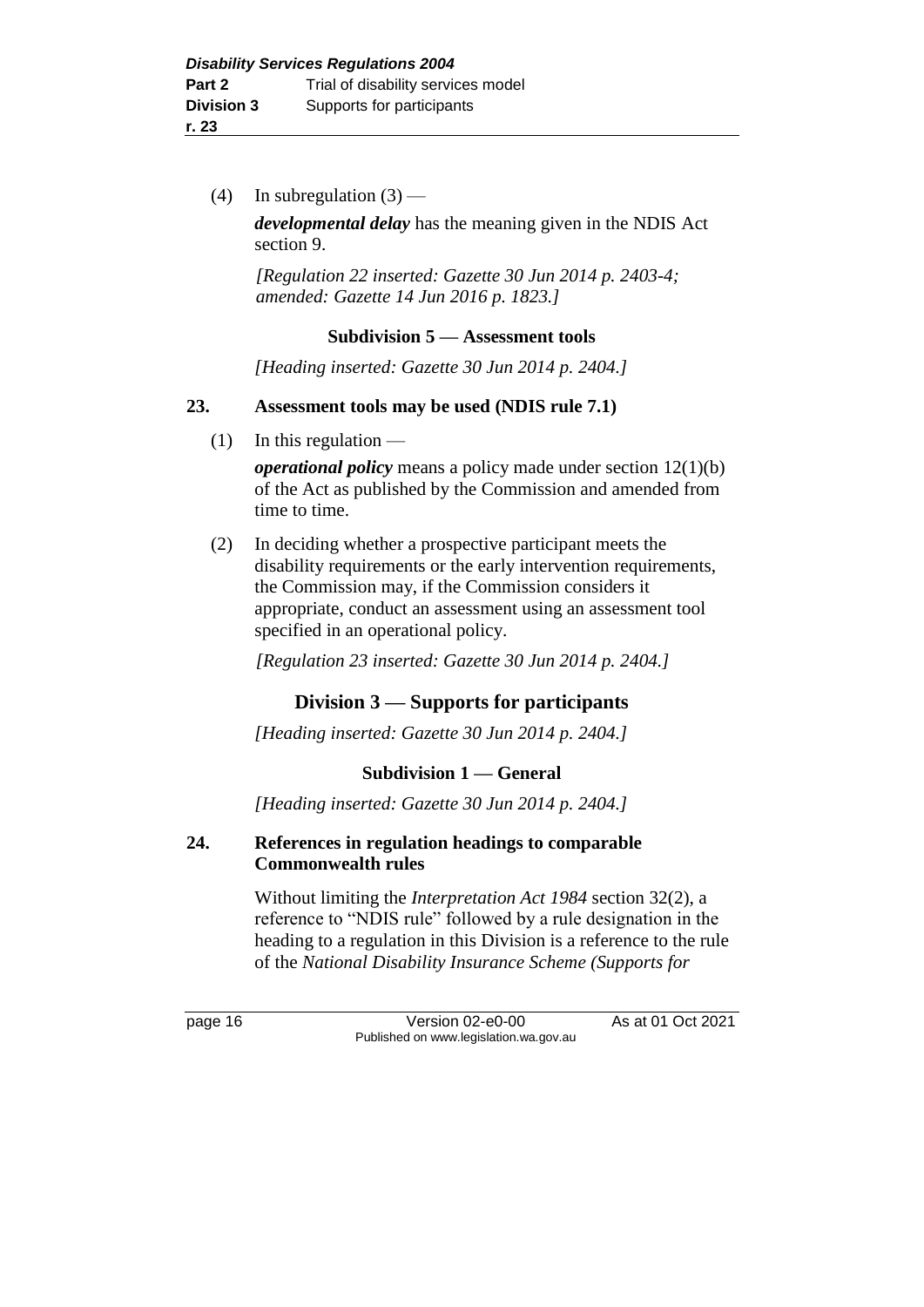**r. 25**

*Participants) Rules 2013* (Commonwealth) with which the regulation in this Division is comparable.

*[Regulation 24 inserted: Gazette 30 Jun 2014 p. 2404.]*

#### **Subdivision 2 — Assessing proposed supports**

*[Heading inserted: Gazette 30 Jun 2014 p. 2405.]*

#### **25. Value for money (NDIS rule 3.1)**

In deciding whether a support represents value for money in that the costs of the support are reasonable, relative to both the benefits achieved and the cost of alternative support, the Commission must consider the following matters —

- (a) whether there are comparable supports which would achieve the same outcome at a substantially lower cost;
- (b) whether there is evidence that the support will substantially improve the life stage outcomes for, and be of long-term benefit to, the participant;
- (c) whether funding or provision of the support is likely to reduce the cost of the funding of supports for the participant in the long-term (for example, some early intervention supports may be value for money given their potential to avoid or delay reliance on more costly supports);
- (d) for supports that involve the provision of equipment or modifications —
	- (i) the comparative cost of purchasing or leasing the equipment or modifications; and
	- (ii) whether there are any expected changes in technology or the participant's circumstances in the short-term that would make it inappropriate to fund the equipment or modifications;
- (e) whether the cost of the support is comparable to the cost of supports of the same kind that are provided in the area in which the participant resides;

As at 01 Oct 2021 Version 02-e0-00 page 17 Published on www.legislation.wa.gov.au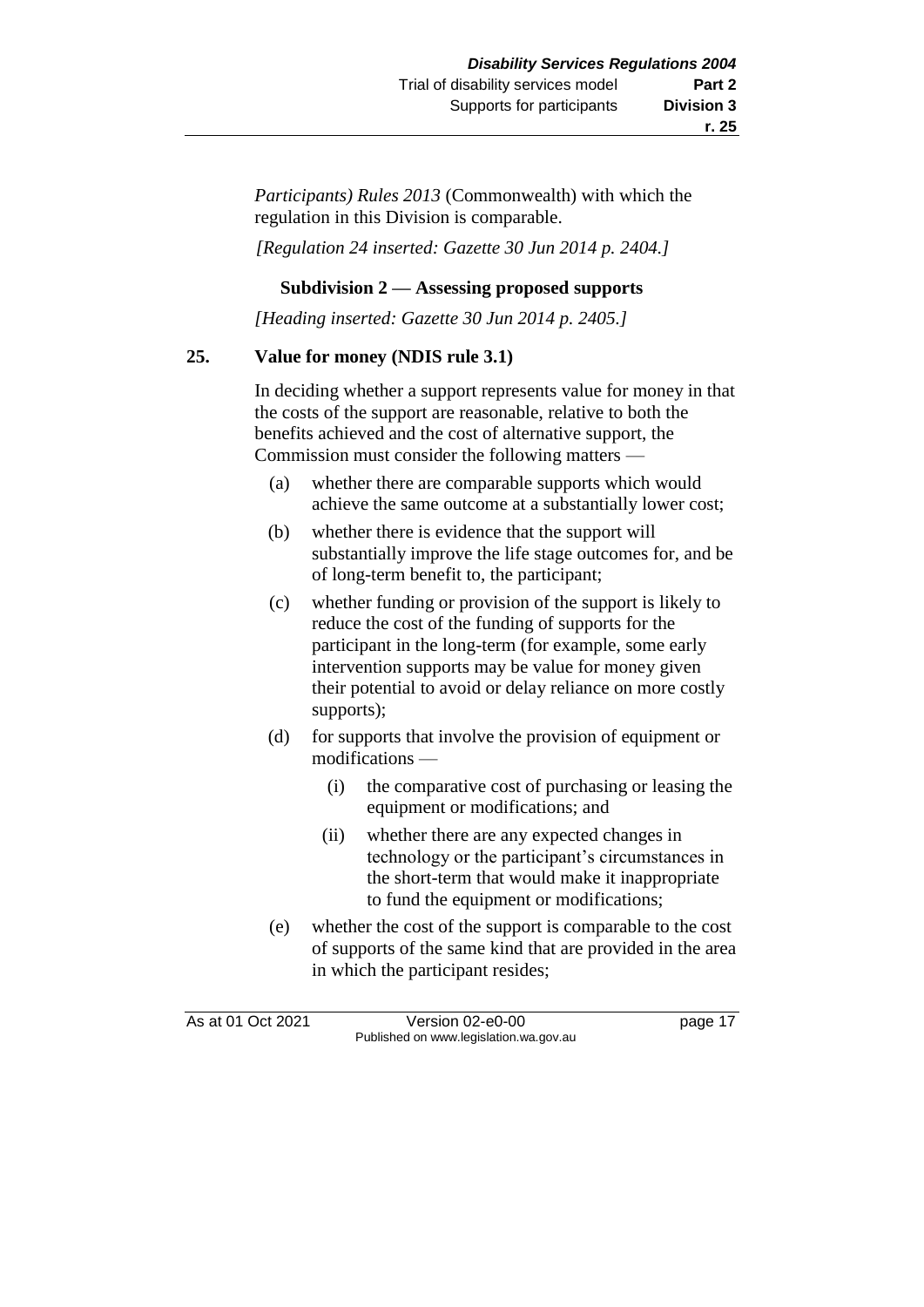(f) whether the support will increase the participant's independence and reduce the participant's need for other kinds of supports (for example, some home modifications may reduce a participant's need for home care).

*[Regulation 25 inserted: Gazette 30 Jun 2014 p. 2405-6.]*

#### **26. Effective and beneficial and current good practice (NDIS rules 3.2 and 3.3)**

- (1) In deciding whether a support will be, or is likely to be, effective and beneficial for a participant, having regard to current good practice, the Commission must consider the available evidence of the effectiveness of the support for others in like circumstances, for example —
	- (a) published and peer-reviewed literature and any consensus of expert opinion; or
	- (b) the experience of the participant or their carers; or
	- (c) anything the Commission has learned through conducting a trial under section 26G(1) of the Act.
- (2) In deciding whether a support will be, or is likely to be, effective and beneficial for a participant, having regard to current good practice, the Commission must take into account and, if necessary seek, expert opinion.

*[Regulation 26 inserted: Gazette 30 Jun 2014 p. 2406.]*

### **27. Reasonable family, carer and other support (NDIS rule 3.4)**

In deciding whether funding or provision of a support takes account of what it is reasonable to expect families, carers, informal networks and the community to provide, the Commission must consider the following matters —

- (a) for a participant who is a child  $-$ 
	- (i) that it is normal for parents to provide substantial care and support for children; and

page 18 Version 02-e0-00 As at 01 Oct 2021 Published on www.legislation.wa.gov.au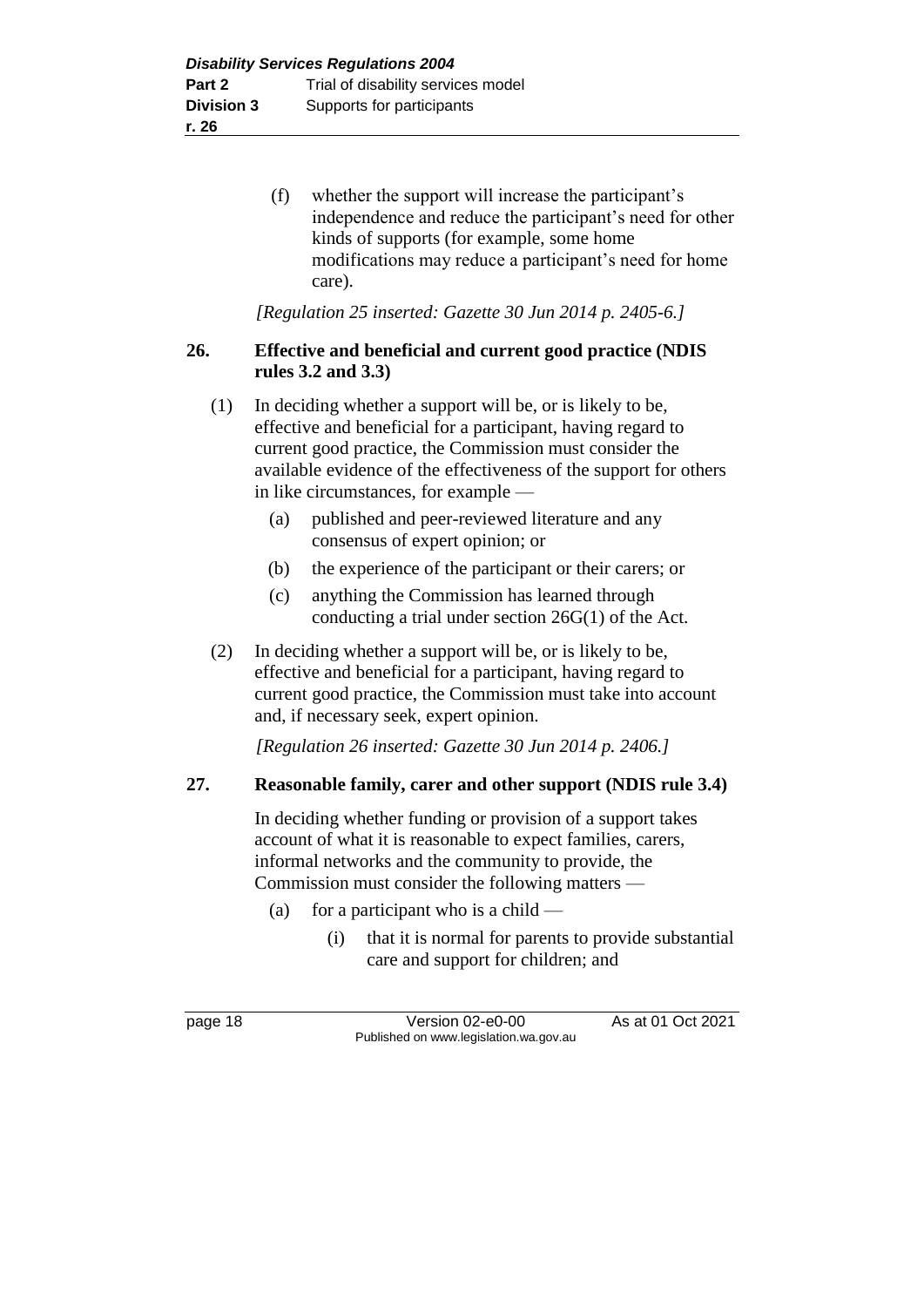- (ii) whether, because of the child's disability, the child's care needs are substantially greater than those of other children of a similar age; and
- (iii) the extent of any risks to the wellbeing of the participant's family members or carers; and
- (iv) whether the funding or provision of the support for a family would improve the child's capacity or future capacity, or would reduce any risk to the child's wellbeing;

#### (b) for other participants —

- (i) the extent of any risks to the wellbeing of the participant arising from the participant's reliance on the support of family members, carers, informal networks and the community; and
- (ii) the suitability of family members, carers, informal networks and the community to provide the supports that the participant requires, including such factors as —
	- (I) the age and capacity of the participant's family members and carers, including the extent to which family and community supports are available to sustain them in their caring role; and
	- (II) the intensity and type of support that is required and whether it is age and gender appropriate for a particular family member or carer to be providing that support; and
	- (III) the extent of any risks to the long-term wellbeing of any of the family members or carers (for example, a child should not be expected to provide care for their parents, siblings or other relatives or be

As at 01 Oct 2021 Version 02-e0-00 page 19 Published on www.legislation.wa.gov.au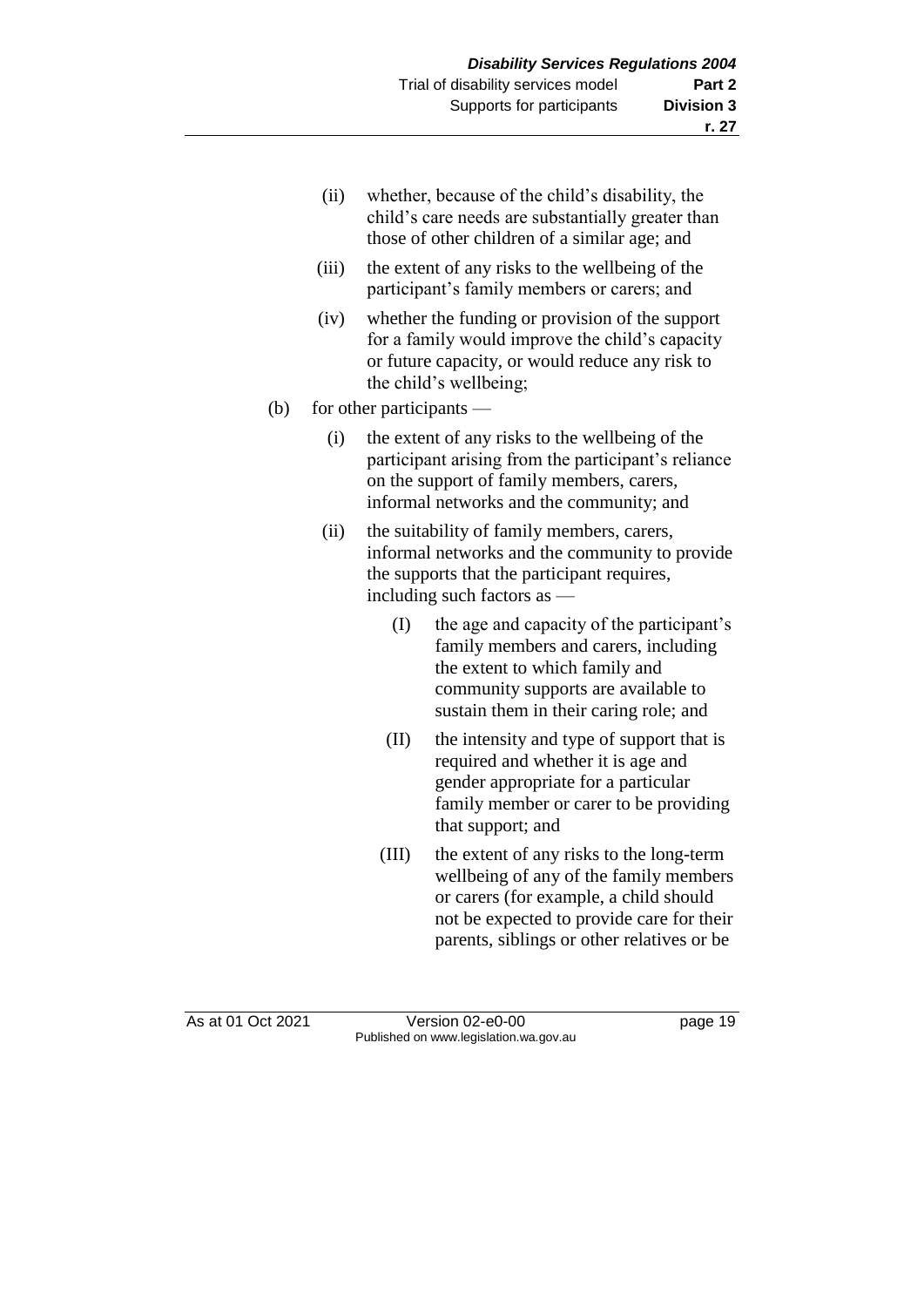required to limit their educational opportunities);

and

- (iii) the extent to which informal supports contribute to or reduce a participant's level of independence and other outcomes;
- (c) for all participants the desirability of supporting and developing the potential contributions of informal supports and networks within their communities.

*[Regulation 27 inserted: Gazette 30 Jun 2014 p. 2406-8.]*

#### **Subdivision 3 — Criteria for supports**

*[Heading inserted: Gazette 30 Jun 2014 p. 2408.]*

#### **28. General criteria for supports (NDIS rules 5.1 - 5.3)**

- (1) A support will not be provided or funded under the Act if
	- (a) it is likely to cause harm to the participant or pose a risk to others; or
	- (b) it is not related to the participant's disability; or
	- (c) it duplicates other supports provided to the participant; or
	- (d) it relates to day-to-day living costs (for example, rent, groceries and utility fees) that are not attributable to a participant's disability support needs; or
	- (e) the provision of the support would be contrary to a law of the Commonwealth or of this State; or
	- (f) the support consists of income replacement.
- (2) The day-to-day living costs mentioned in subregulation (1)(d) do not include the following —
	- (a) additional living costs that are incurred by a participant solely and directly as a result of their disability support needs;

page 20 **Version 02-e0-00** As at 01 Oct 2021 Published on www.legislation.wa.gov.au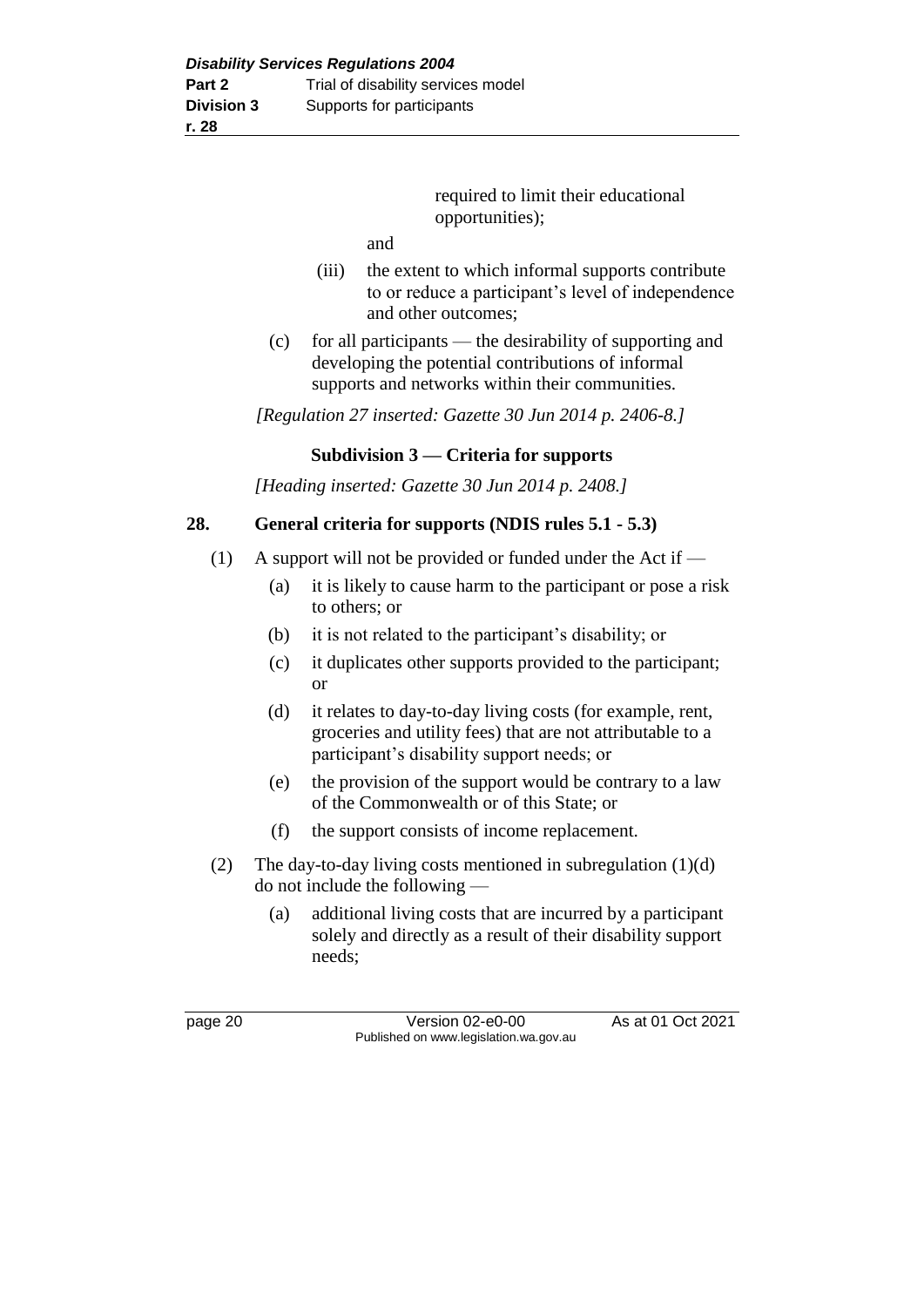(b) costs that are ancillary to another support that is funded or provided under the participant's plan, and which the participant would not otherwise incur.

*[Regulation 28 inserted: Gazette 30 Jun 2014 p. 2408-9.]*

#### **Division 4 — Supports for participants — accounting for compensation**

*[Heading inserted: Gazette 30 Jun 2014 p. 2409.]*

#### **Subdivision 1 — General**

*[Heading inserted: Gazette 30 Jun 2014 p. 2409.]*

#### **29. Terms used**

In this Division —

*Commission component*, of an amount of compensation under a judgment or settlement, means the component that relates to the provision of supports of a kind that may be funded or provided by the Commission under the Act after the date of the judgment or settlement, and may include a component that consists of periodic payments;

*compensation reduction amount* means an amount worked out under Subdivision 4;

*trial actuary* means the person appointed by the Commission to be the actuary for a trial under section 26G(1) of the Act.

*[Regulation 29 inserted: Gazette 30 Jun 2014 p. 2409-10.]*

#### **30. References in regulation headings to comparable Commonwealth rules**

Without limiting the *Interpretation Act 1984* section 32(2), a reference to "NDIS rule" followed by a rule designation in the heading to a regulation in this Division is a reference to the rule of the *National Disability Insurance Scheme (Supports for Participants — Accounting for Compensation) Rules 2013*

As at 01 Oct 2021 Version 02-e0-00 page 21 Published on www.legislation.wa.gov.au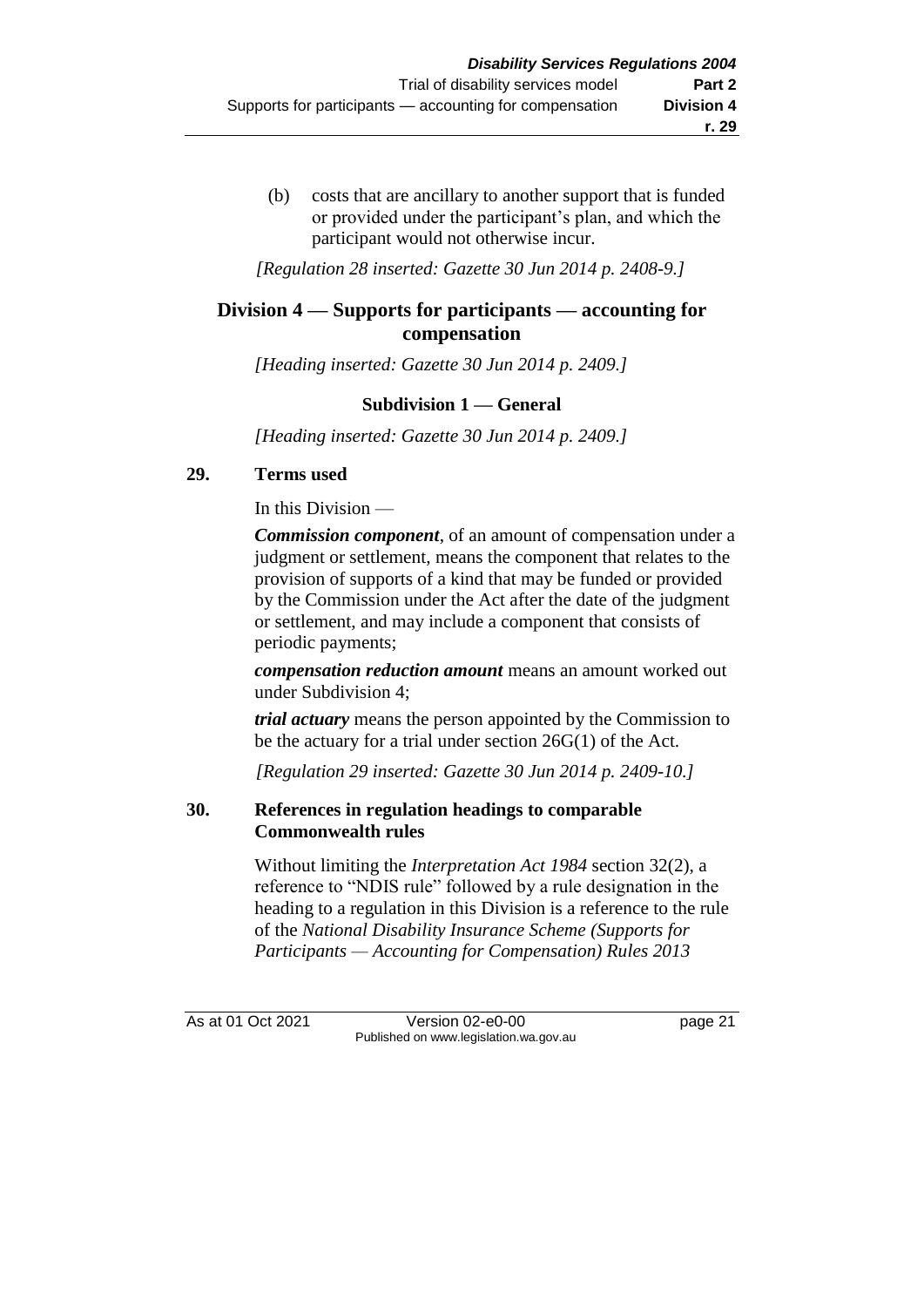(Commonwealth) with which the regulation in this Division is comparable.

*[Regulation 30 inserted: Gazette 30 Jun 2014 p. 2410.]*

#### **Subdivision 2 — Compensation**

*[Heading inserted: Gazette 30 Jun 2014 p. 2410.]*

#### **31. Application of Division (NDIS rules 3.1 and 3.2)**

- (1) This Division applies in relation to a person who is a participant, or who later becomes a participant, if the person's disability was caused to any extent by a personal injury, and one of the following cases applies —
	- (a) the person received compensation under a judgment or settlement in respect of the injury in which —
		- (i) it is possible to identify the Commission component of the amount of compensation; and
		- (ii) the component is either fixed by a non-consent judgment or is objectively identifiable (for example, commutation of benefits under a statutory scheme);
	- (b) the person received compensation under a judgment or settlement in respect of the injury that —
		- (i) does not satisfy paragraph (a); and
		- (ii) fixes an amount of compensation in respect of the injury;
	- (c) the person is receiving compensation under a scheme of insurance or compensation under a Commonwealth, State or Territory law, including a payment under a contract entered into under such a scheme;
	- (d) the person  $-$ 
		- (i) entered into an agreement to give up a right to compensation in respect of the injury; and

page 22 Version 02-e0-00 As at 01 Oct 2021 Published on www.legislation.wa.gov.au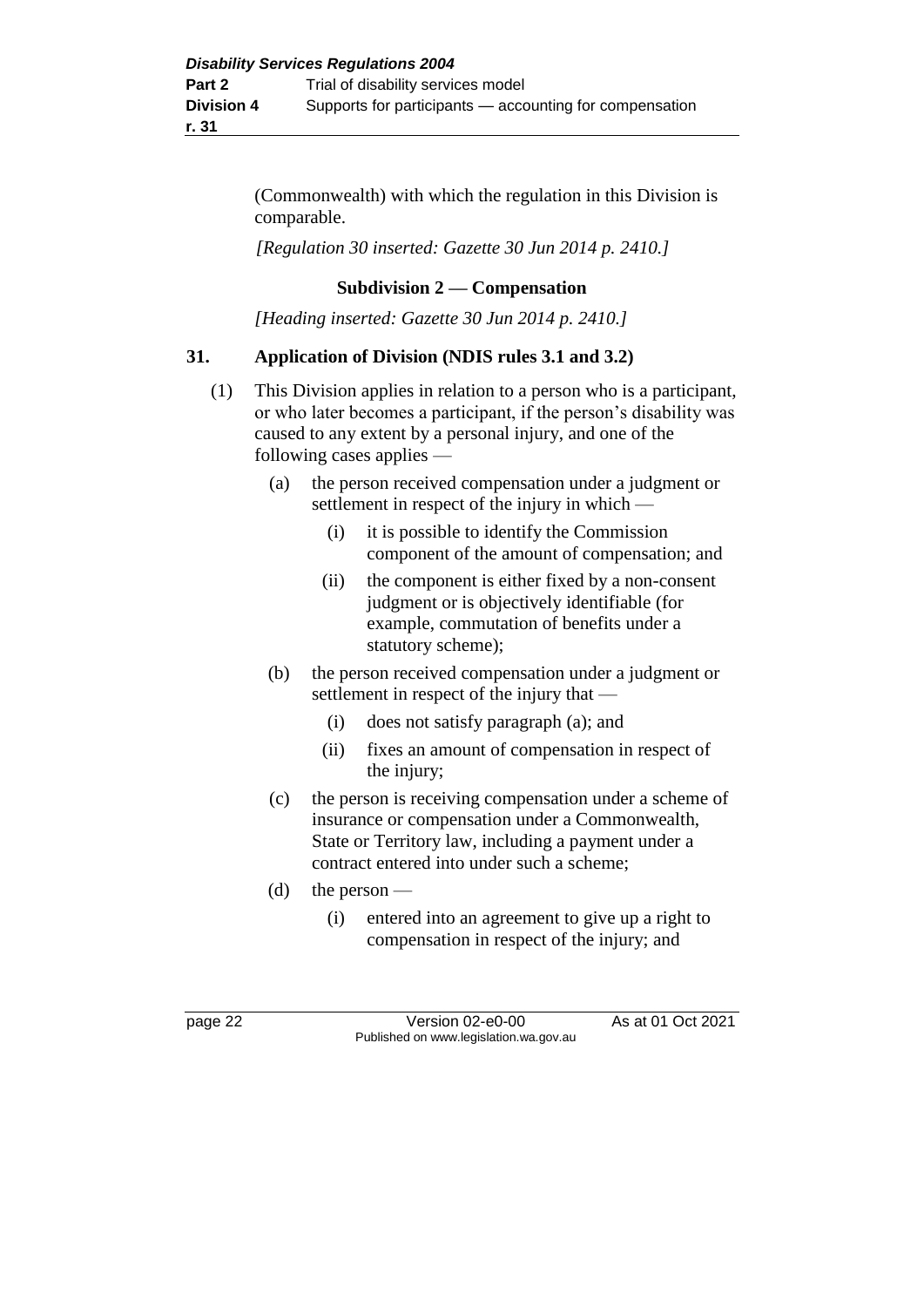- (ii) because of that agreement, there are amounts that the person did not receive by way of a compensation payment (even if the person received other amounts by way of compensation payment in respect of the injury); and
- (iii) the Commission is not satisfied that it was reasonable, in the circumstances, for the person to have entered into the agreement.
- (2) For the purposes of subregulation  $(1)(d)(iii)$ , in considering whether the person's entry into the agreement was reasonable, the Commission must have regard to the following matters —
	- (a) the disability of the participant or prospective participant, including whether the disability affected his or her ability to reasonably assess the terms of the agreement;
	- (b) the circumstances which gave rise to the entitlement or possible entitlement to compensation;
	- (c) any reasons given by the participant or prospective participant as to why he or she entered into the agreement;
	- (d) the impact (including any financial impact) on the participant or prospective participant and his or her family that would have occurred if the claim for compensation had been pursued or continued;
	- (e) any other matter the Commission considers relevant, having regard to the principles and objects set out in Schedules 1 and 2 of the Act.

*[Regulation 31 inserted: Gazette 30 Jun 2014 p. 2410-12.]*

### **32. Periodic payments (NDIS rule 3.3)**

For the purposes of this Division, if the Commission component of compensation under a judgment or settlement includes an

As at 01 Oct 2021 Version 02-e0-00 page 23 Published on www.legislation.wa.gov.au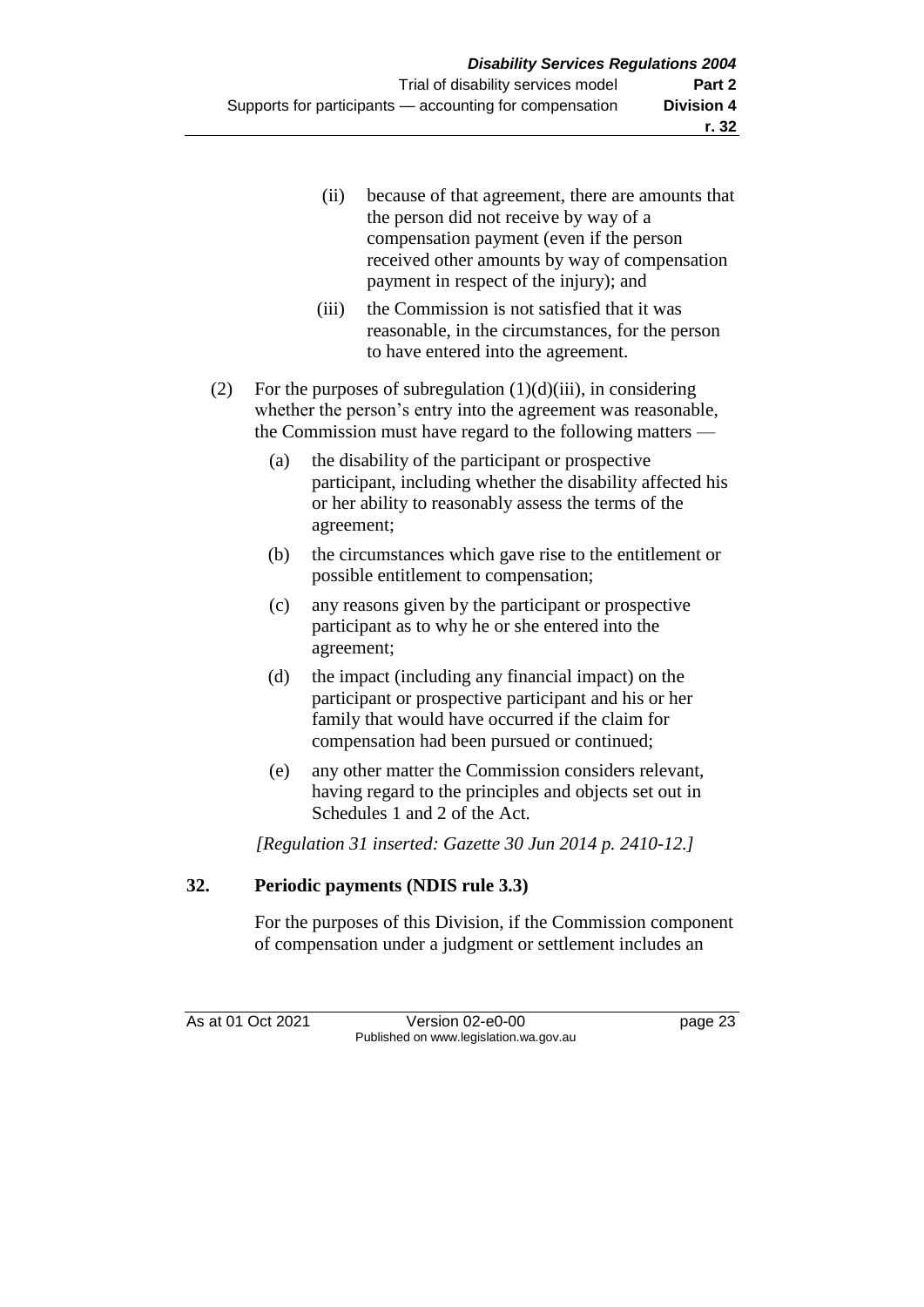element that consists of periodic payments, the amount attributable to that element is taken to be —

- (a) if the amount is specified in a judgment that amount; or
- (b) if the amount is not specified in a judgment, but the Commission is satisfied that a specified amount was paid by the defendant to ensure the provision of the periodic payments — that amount; or
- (c) otherwise the value of the periodic payments as assessed in accordance with accepted actuarial standards, in consultation with the trial actuary.

*[Regulation 32 inserted: Gazette 30 Jun 2014 p. 2412-13.]*

#### **Subdivision 3 — Compensation, or foregone compensation, to be taken into account**

*[Heading inserted: Gazette 30 Jun 2014 p. 2413.]*

#### **33. Funding to be reduced by compensation reduction amount (NDIS rules 3.5 and 3.6)**

- (1) In considering whether or not to approve a plan for a participant, the Commission must take account of any compensation mentioned in regulation 31(1) by reducing the funding for reasonable and necessary supports that would otherwise be approved by the appropriate compensation reduction amount.
- (2) To avoid doubt, a compensation reduction amount may arise in relation to each amount of compensation fixed or foregone in respect of injury, including amounts to which different paragraphs of regulation  $31(1)$  apply — in this case, more than one compensation reduction amount may apply for the purposes of subregulation (1).

*[Regulation 33 inserted: Gazette 30 Jun 2014 p. 2413.]*

page 24 Version 02-e0-00 As at 01 Oct 2021 Published on www.legislation.wa.gov.au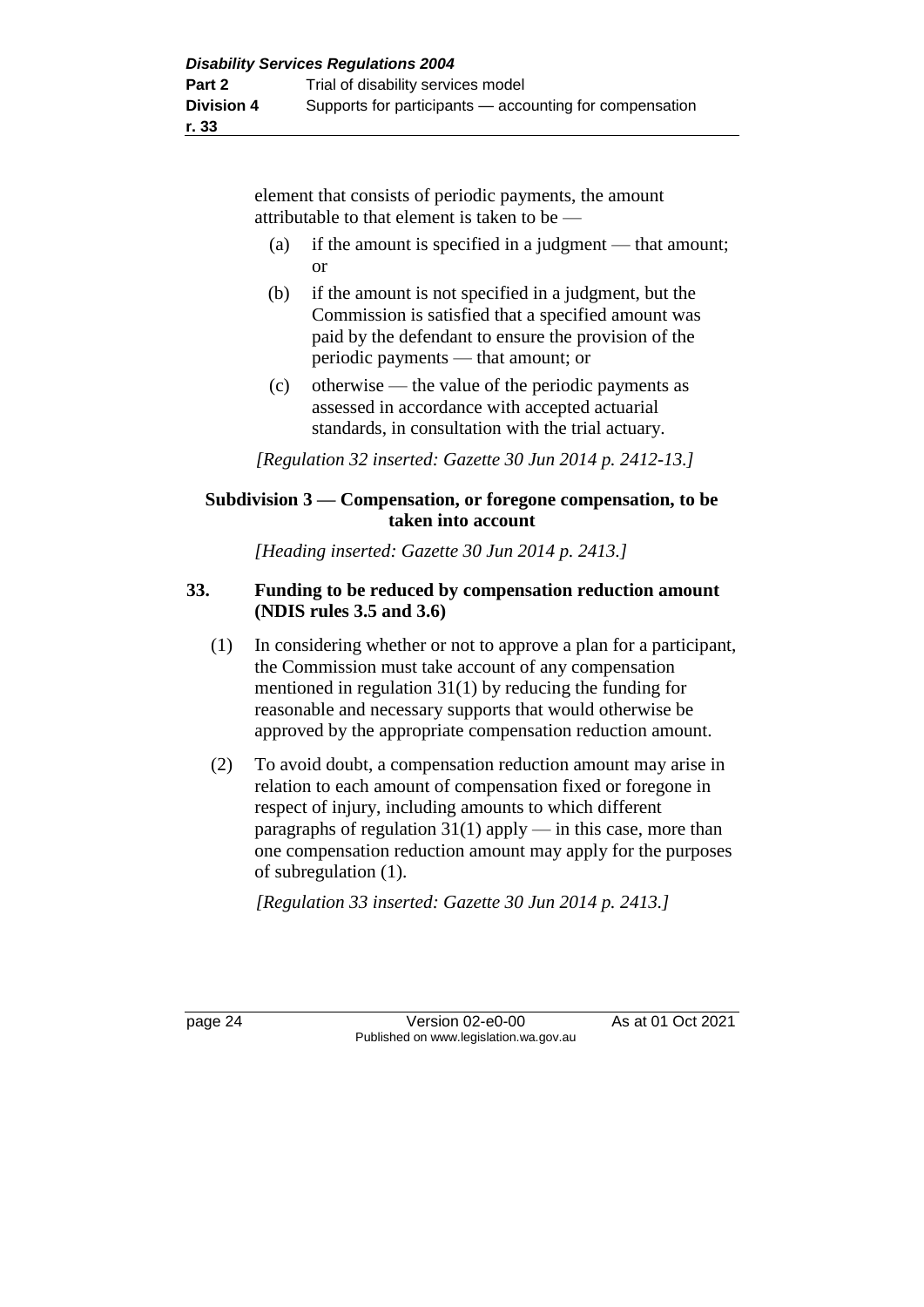#### **34. Reduction may be amortised (NDIS rule 3.7)**

The reduction in respect of —

- (a) an amount of compensation under a judgment, settlement or agreement mentioned in regulation  $31(1)(a)$ , (b) or (d); or
- (b) a lump sum received as compensation under a scheme mentioned in regulation 31(1)(c),

may be amortised over a period no longer than the remainder of the participant's expected lifetime in accordance with accepted actuarial standards, in consultation with the trial actuary.

*[Regulation 34 inserted: Gazette 30 Jun 2014 p. 2413-14.]*

#### **35. Commission may advise person as to likely compensation reduction amount (NDIS rule 3.8)**

If requested to do so by a person who has suffered an injury and is considering a settlement or other agreement that might result in the application of this Part, the Commission may advise the person in relation to the likely compensation reduction amount, or elements of the likely compensation reduction amount, that would apply in relation to the settlement or agreement.

*[Regulation 35 inserted: Gazette 30 Jun 2014 p. 2414.]*

#### **36. Special circumstances (NDIS rule 3.10)**

For the purposes of regulation 33(1), the Commission may ignore the whole or part of a compensation reduction amount that would otherwise arise under this Division if the Commission thinks it appropriate to do so in the special circumstances of the case (which may include financial hardship suffered by the participant).

*[Regulation 36 inserted: Gazette 30 Jun 2014 p. 2414.]*

As at 01 Oct 2021 Version 02-e0-00 page 25 Published on www.legislation.wa.gov.au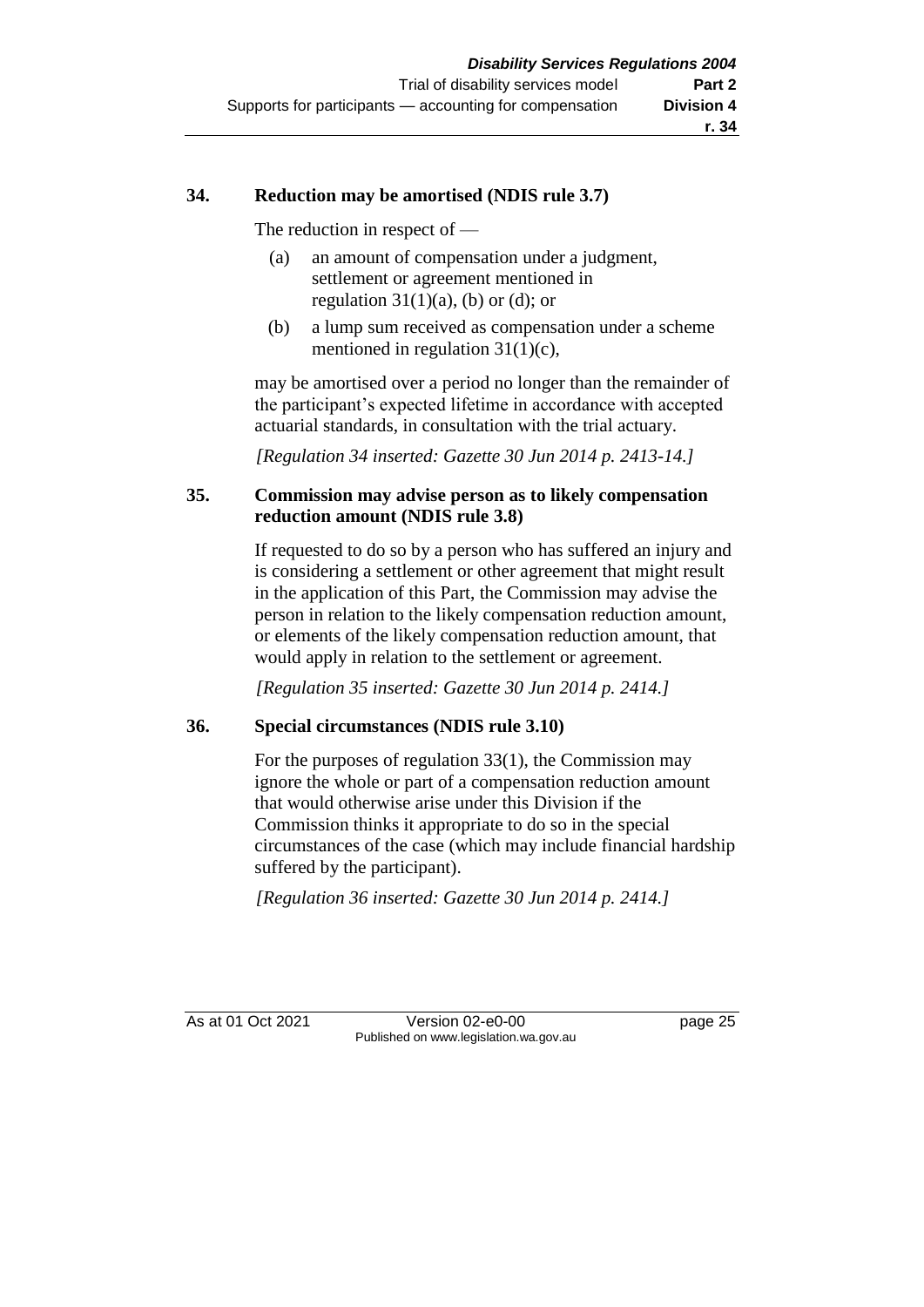#### **Subdivision 4 — Compensation reduction amount**

*[Heading inserted: Gazette 30 Jun 2014 p. 2415.]*

#### **37. Compensation reduction amount — support component objectively identified (NDIS rules 3.11 and 3.12)**

- (1) In the case of a judgment or settlement mentioned in regulation 31(1)(a), the Commission must identify the compensation reduction amount as follows —
	- (a) identify the Commission component of the amount of compensation;
	- (b) subtract an amount that the Commission considers equivalent to the total of the amounts that were paid by the participant for supports of that kind after the date of the judgment or settlement and before becoming a participant;
	- (c) subtract the amount of any reduction in funding under regulation 33(1) that occurred in relation to a previous plan of the participant.
- (2) If, by subtracting a particular amount under subregulation (1), the compensation reduction amount would be reduced to nil or less than nil, the Commission must subtract only so much of the amount that would reduce the compensation reduction amount to nil.

*[Regulation 37 inserted: Gazette 30 Jun 2014 p. 2415.]*

#### **38. Compensation reduction amount — other circumstances (NDIS rules 3.13 - 3.16)**

- (1) In the case of a judgment or settlement mentioned in regulation 31(1)(b), the Commission must identify the compensation reduction amount as follows —
	- (a) calculate the amount of compensation fixed under the judgment or settlement;

page 26 **Version 02-e0-00** As at 01 Oct 2021 Published on www.legislation.wa.gov.au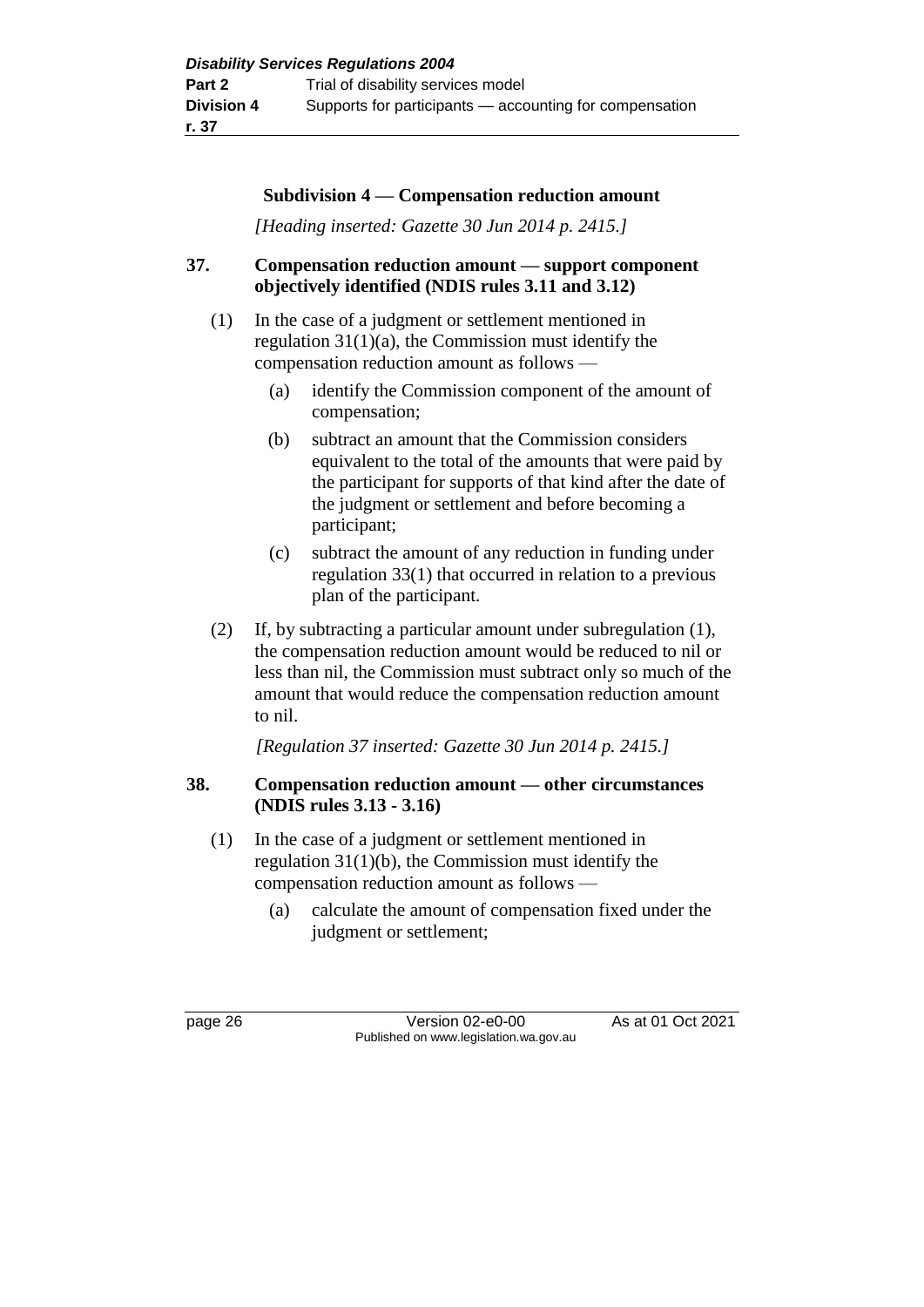- (b) subtract the sum of the amounts (if any) payable in respect of the amount of compensation under the following —
	- (i) the *Health and Other Services (Compensation) Act 1995* (Commonwealth);
	- (ii) the *Health and Other Services (Compensation) Care Charges Act 1995* (Commonwealth);
	- (iii) Part 3.14 of the *Social Security Act 1991*  (Commonwealth);
	- (iv) a law of the Commonwealth, a State or a Territory, prescribed by the National Disability Insurance Scheme rules as defined in the NDIS Act section 9;
- (c) subtract an amount that the Commission considers reflects the value of any period of preclusion —
	- (i) that arises from a Commonwealth, State or Territory statutory scheme of entitlements (for example, the *Social Security Act 1991*) (Commonwealth); and
	- (ii) that is in respect of the injury;
- (d) if no preclusion period has arisen for the purposes of paragraph (c) and the Commission is satisfied that —
	- (i) the participant claimed damages in relation to lost earnings or lost capacity to earn; and
	- (ii) the amount of compensation fixed under the judgment or settlement included an amount in respect of those damages,

subtract 50% of the amount of compensation;

(e) if the amount after applying paragraphs (a) to (d) is greater than the value of the reasonable and necessary supports that the Commission considers would have been provided to the participant and funded under the Act over the participant's expected lifetime, had the

As at 01 Oct 2021 Version 02-e0-00 page 27 Published on www.legislation.wa.gov.au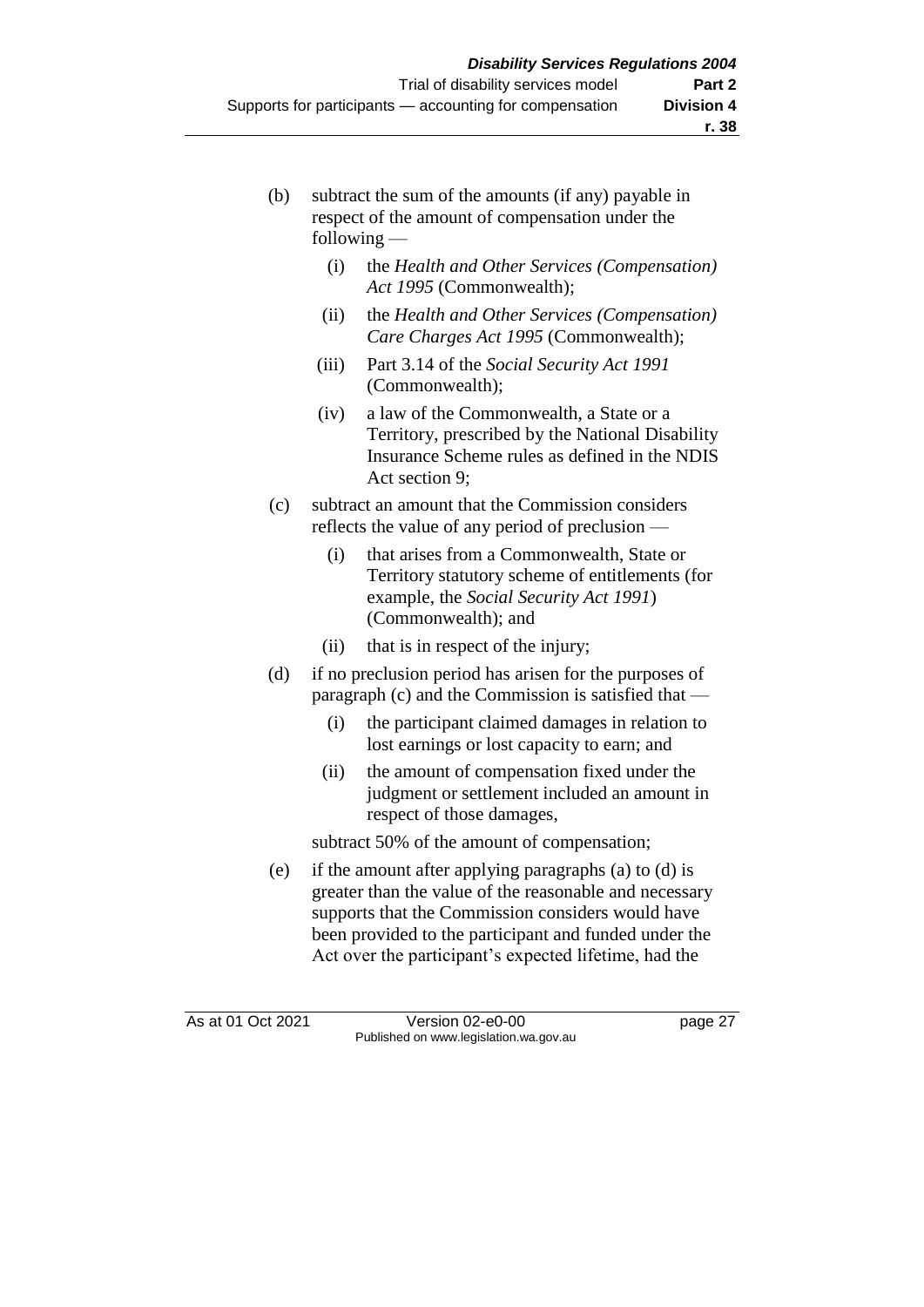participant been a participant from the time of the compensable event — replace the amount by that value;

- (f) subtract an amount that the Commission considers equivalent to the total of the amounts that were paid by the participant for supports, being supports of a kind funded under the Act, after the compensable event and before becoming a participant;
- (g) subtract the amount of any reduction in funding under regulation 33(1) that occurred in relation to a previous plan of the participant.
- (2) For the purposes of subregulation  $(1)(e)$ , the calculation must be in accordance with any applicable actuarial model published by the Commission and in effect at the time the calculation is undertaken.
- (3) If a compensation reduction amount has also been identified in respect of the injury under regulation 37(1), subregulation (1) is to be applied with the following modifications —
	- (a) reduce from the amount to be subtracted under subregulation (1)(f) any amount subtracted in respect of the injury under regulation  $37(1)(b)$ ;
	- (b) reduce from the amount to be subtracted under subregulation  $(1)(g)$  any amount subtracted in respect of the injury under subregulation  $(1)(c)$ .
- (4) If, by subtracting a particular amount under subregulation (1), the compensation reduction amount would be reduced to nil or less than nil, the Commission must subtract only so much of the amount that would reduce the compensation reduction amount to nil.

*[Regulation 38 inserted: Gazette 30 Jun 2014 p. 2415-18.]*

page 28 Version 02-e0-00 As at 01 Oct 2021 Published on www.legislation.wa.gov.au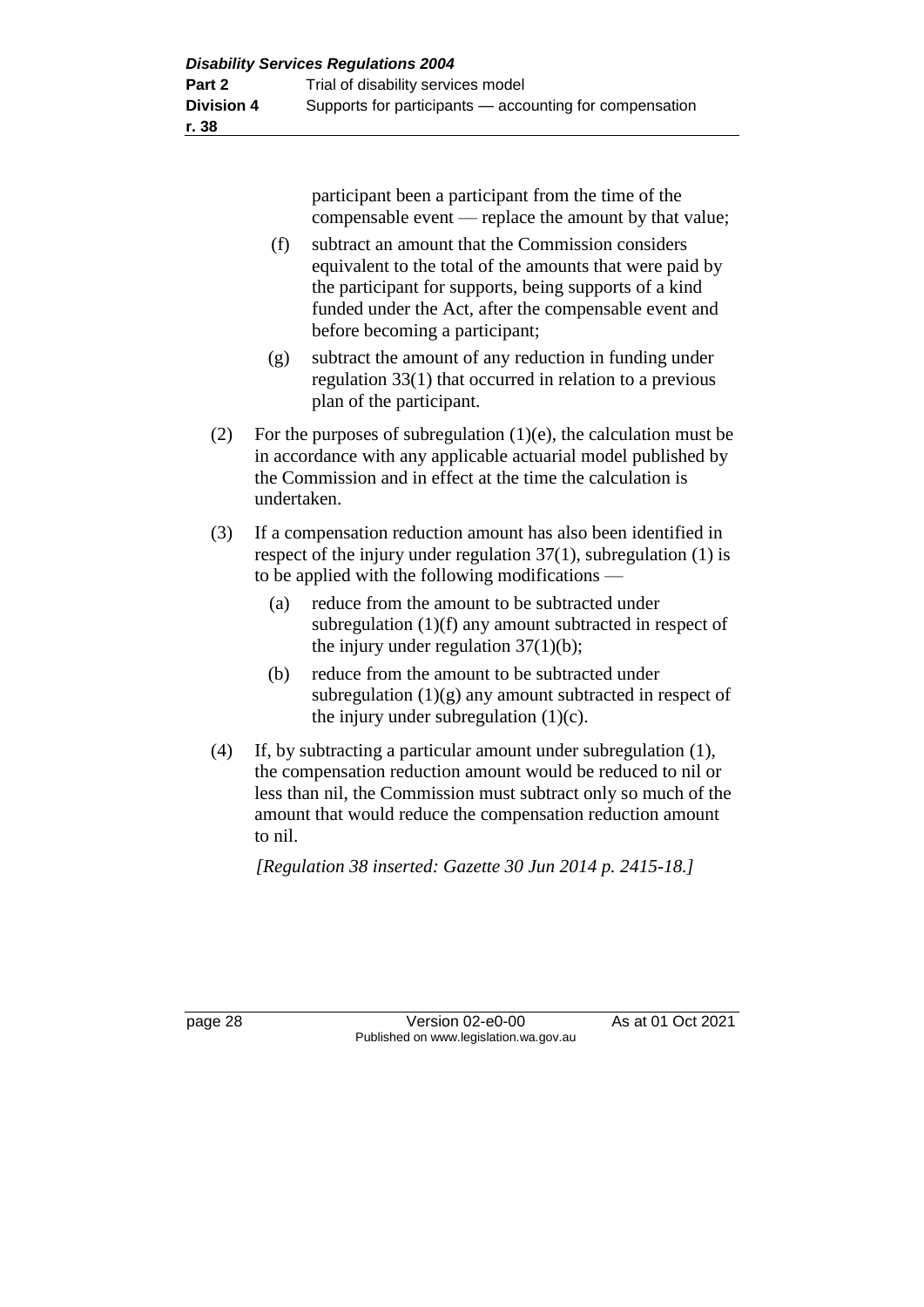#### **39. Compensation reduction amount — participant in a Commonwealth, State or Territory statutory insurance scheme (NDIS rules 3.17 and 3.18)**

- (1) In the case of compensation mentioned in regulation  $31(1)(c)$ , the Commission must identify the compensation reduction amount by identifying the total value of the care and support expected to be provided to the participant under the scheme until the participant's plan is required to be reviewed in accordance with applicable operational policies.
- (2) For the purposes of subregulation (1), the identification must  $be$  —
	- (a) in accordance with any applicable actuarial model published by the Commission and in effect at the time the calculation is undertaken; and
	- (b) done in consultation with the person or entity that administers the scheme.

*[Regulation 39 inserted: Gazette 30 Jun 2014 p. 2418.]*

#### **40. Compensation reduction amount — agreement to give up compensation (NDIS rules 3.19 - 3.21)**

- (1) In the case of an agreement mentioned in regulation 31(1)(d), the Commission must identify the compensation reduction amount as follows —
	- (a) assess the likely amount of the Commission component of compensation that the participant would have received under a judgment (other than a consent judgment) had the participant made a claim for compensation in respect of the personal injury;
	- (b) subtract the amount of any reduction in funding under regulation 33(1) that occurred in relation to a previous plan of the participant;
	- (c) subtract an amount that the Commission considers equivalent to the total of the amounts that were paid by the participant for supports, being supports of a kind

As at 01 Oct 2021 Version 02-e0-00 page 29 Published on www.legislation.wa.gov.au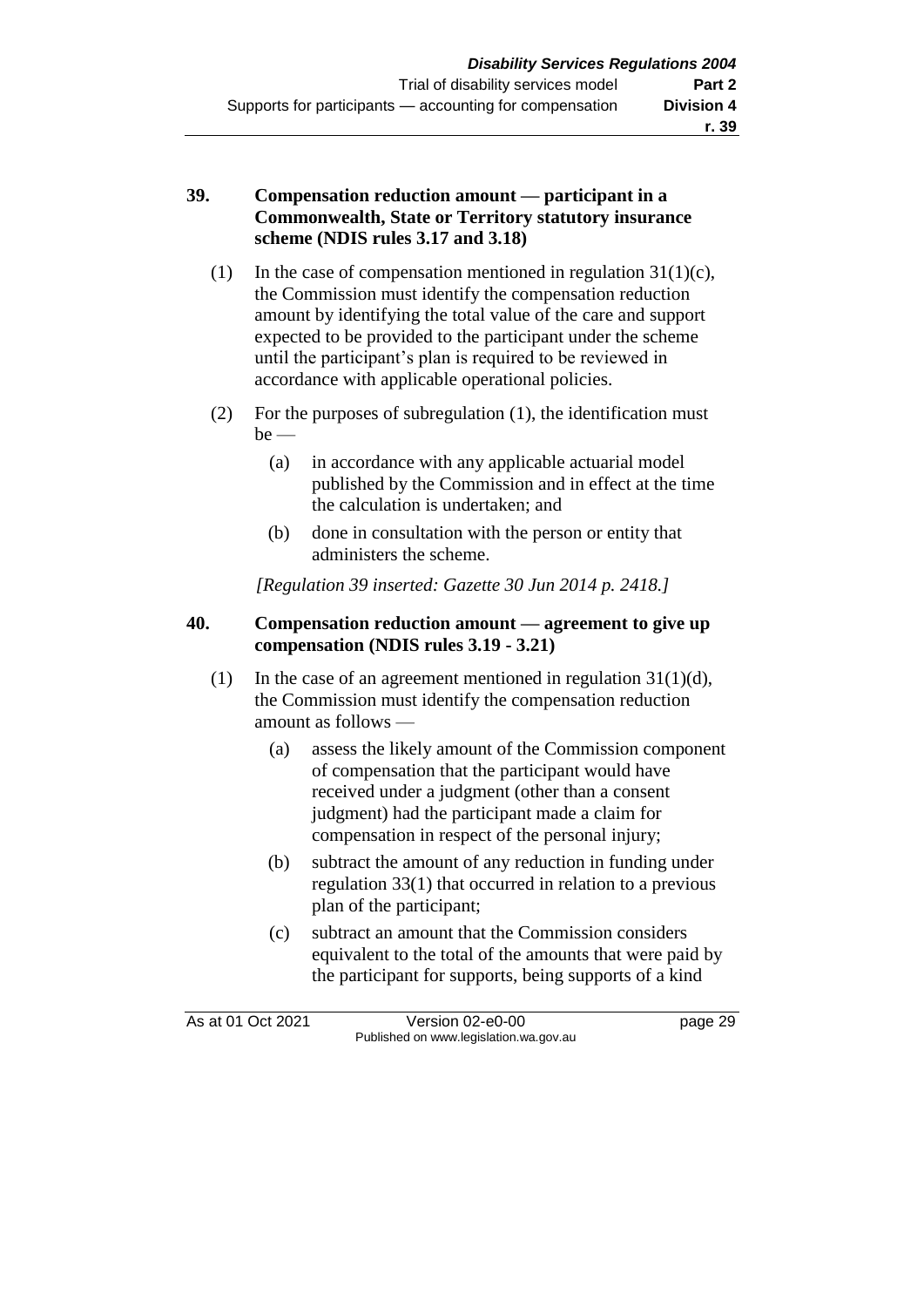funded under the Act, after incurring the injury and before becoming a participant.

- (2) If a compensation reduction amount has also been identified in respect of the injury under regulation 37(1) or 38(1), subregulation (1) is to be applied with the following modifications —
	- (a) between the steps in subregulation  $(1)(a)$  and  $(b)$ , subtract the compensation reduction amounts identified under regulation  $37(1)$  or  $38(1)$ ;
	- (b) reduce from the amount to be subtracted under subregulation (1)(b) any amount subtracted in respect of the injury under regulation  $37(1)(c)$  or  $38(1)(g)$ ;
	- (c) reduce from the amount to be subtracted under subregulation (1)(c) any amount subtracted in respect of the injury under regulation  $37(1)(b)$  or  $38(1)(f)$ .
- (3) If, by subtracting a particular amount under subregulation (1), the compensation reduction amount would be reduced to nil or less than nil, the Commission must subtract only so much of the amount that would reduce the compensation reduction amount to nil.

*[Regulation 40 inserted: Gazette 30 Jun 2014 p. 2419-20.]*

page 30 Version 02-e0-00 As at 01 Oct 2021 Published on www.legislation.wa.gov.au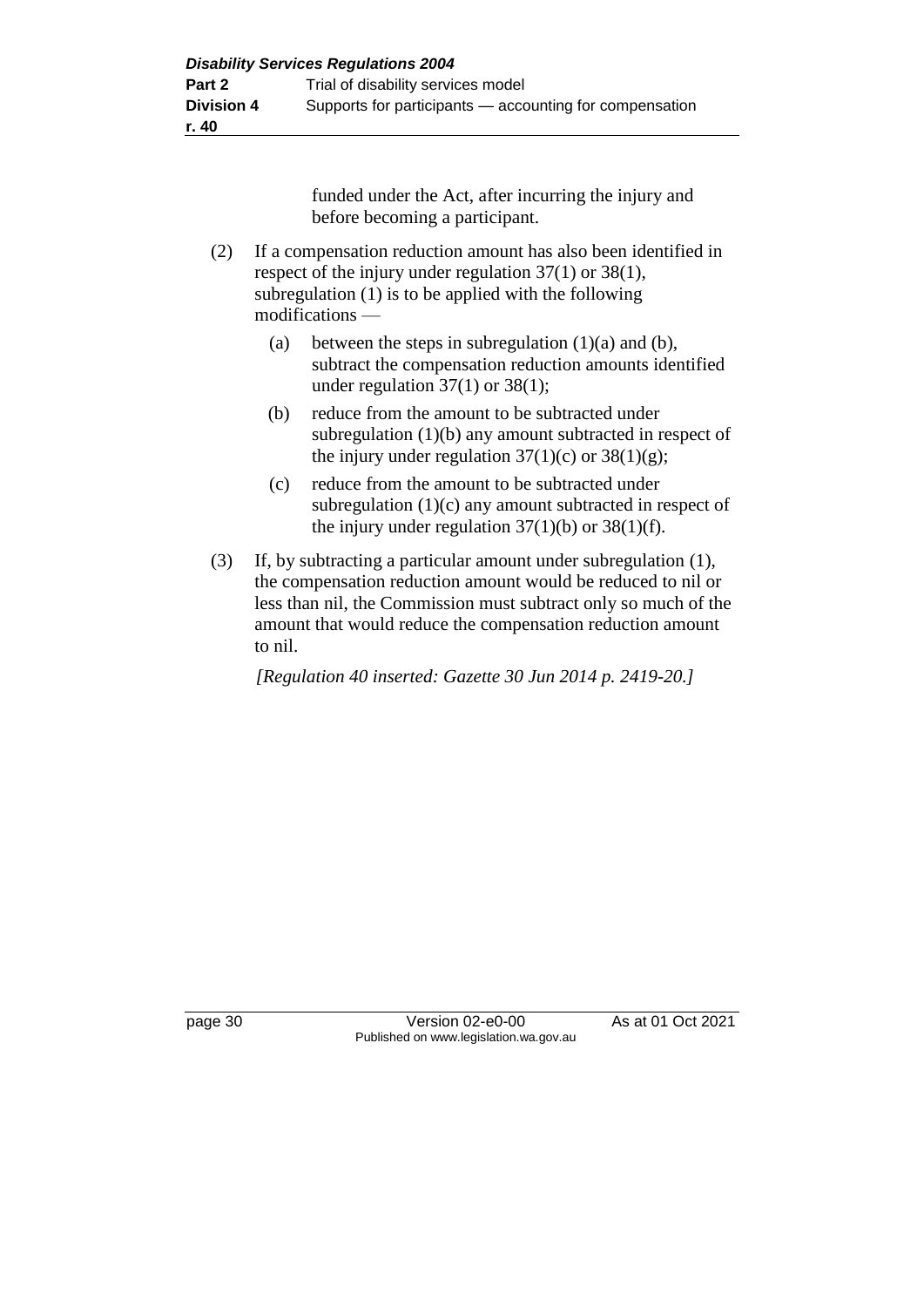**r. 40A**

# **Part 3 — Complaints**

*[Heading inserted: Gazette 17 Jul 2015 p. 2915.]*

#### **40A. Services excluded from definitions of** *disability service* **and**  *resident service* **(s. 30)**

The following services are excluded from the definitions of *disability service* and *resident service* in section 30 of the  $Act -$ 

- (a) a service provided under the National Disability Insurance Scheme by an NDIS provider (as those terms are defined in the *National Disability Insurance Scheme Act 2013* (Commonwealth) section 9);
- (b) a service provided by a person or entity who falls within paragraph (b) of the definition of NDIS provider in the *National Disability Insurance Scheme Act 2013* (Commonwealth) section 9, to a person receiving continuity of support under the programs mentioned in the *National Disability Insurance Scheme (NDIS Provider Definition) Rule 2018* (Commonwealth) section 5.

*[Regulation 40A inserted: SL 2021/165 r. 4.]*

*[41. Deleted: SL 2021/165 r. 5.]*

As at 01 Oct 2021 Version 02-e0-00 Page 31 Published on www.legislation.wa.gov.au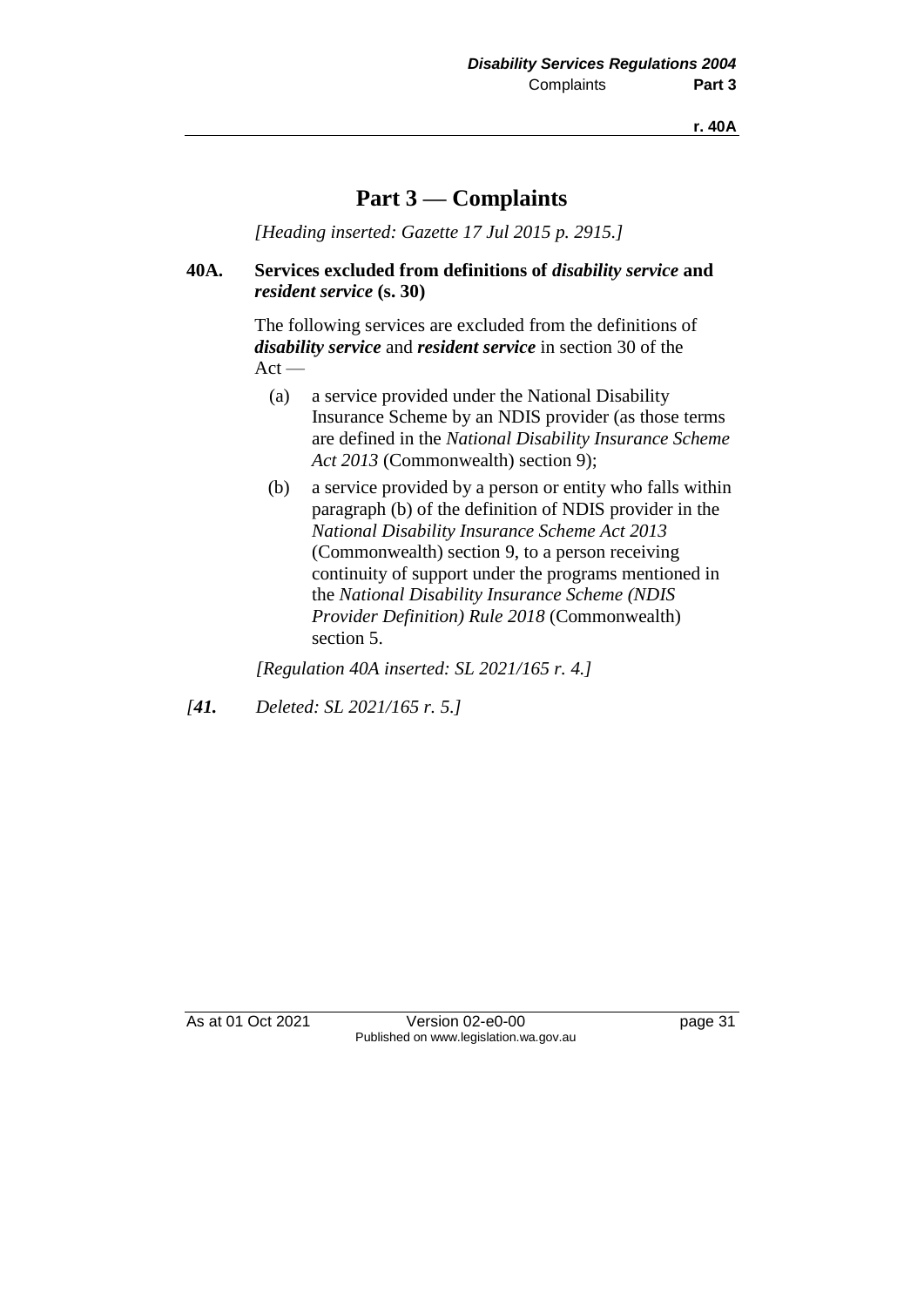# **Schedule 1 — Public authorities to which Part 5 applies**

[r. 6]

*[Heading inserted: Gazette 11 Jun 2013 p. 2163.]*

- 1. A department established under the *Public Sector Management Act 1994* section 35.
- 2. An entity specified in the *Public Sector Management Act 1994* Schedule 2 column 2.
- 3. A local government.
- 4. A regional local government, but only when performing a public service that is not the responsibility of a particular participating local government.
- 4A. A health service provider established by order under the *Health Services Act 2016* section 32(1).
- 5. Curtin University of Technology established under the *Curtin University of Technology Act 1966*.
- 6. Edith Cowan University established under the *Edith Cowan University Act 1984*.
- 7. Electricity Generation and Retail Corporation established by the *Electricity Corporations Act 2005*.
- 8. Electricity Networks Corporation established by the *Electricity Corporations Act 2005*.
- *[9. Deleted]*
- 10. Forest Products Commission established by the *Forest Products Act 2000*.
- *[11. Deleted]*
- 12. Heritage Council of Western Australia established under the *Heritage of Western Australia Act 1990*.
- 13. Information Commissioner established under the *Freedom of Information Act 1992*.
- *[14. Deleted]*
- 15. Legal Aid Commission of Western Australia established under the *Legal Aid Commission Act 1976*.

page 32 Version 02-e0-00 As at 01 Oct 2021 Published on www.legislation.wa.gov.au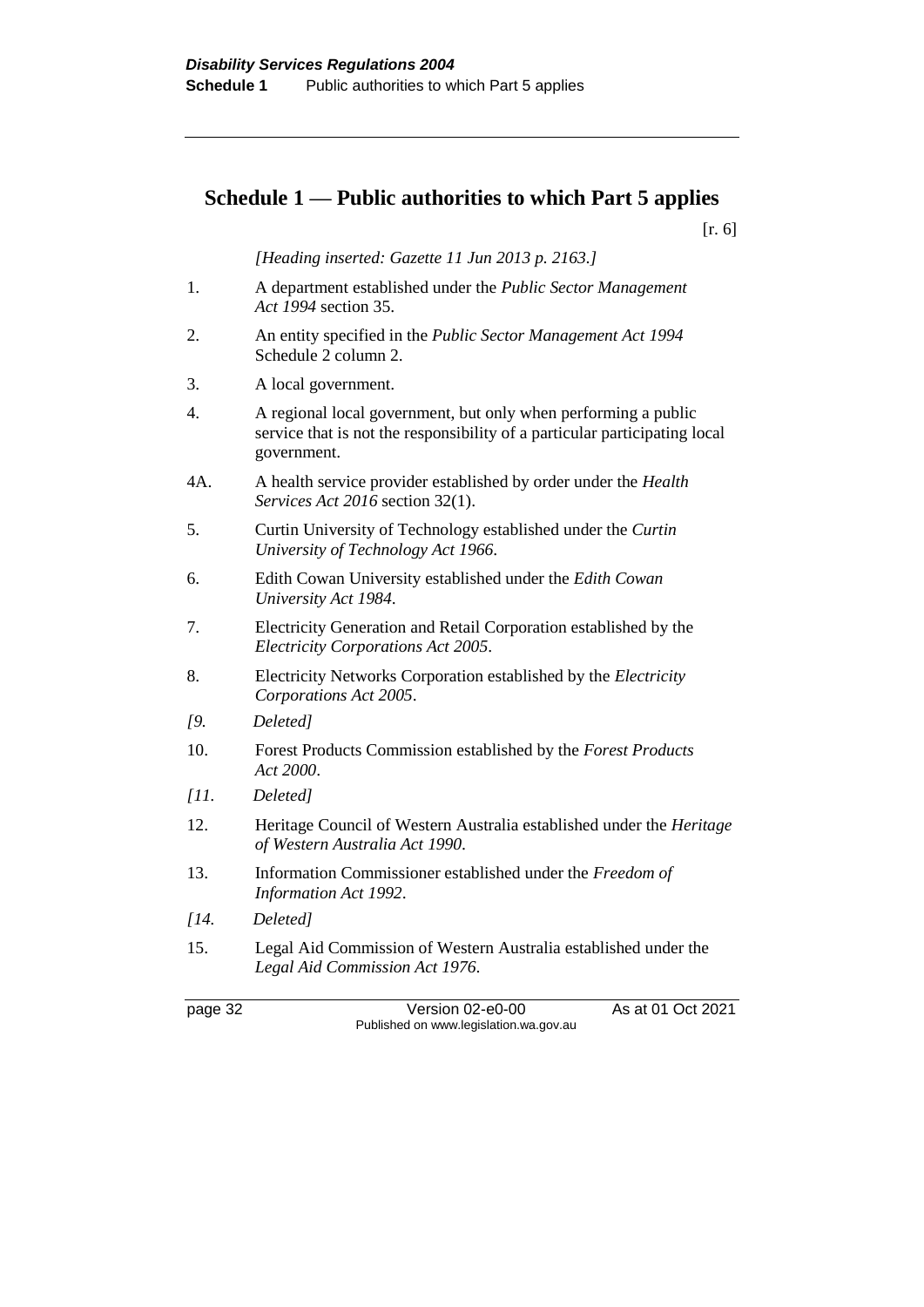| 16. | Murdoch University established under the Murdoch University |
|-----|-------------------------------------------------------------|
|     | Act 1973.                                                   |

- 17. Parliamentary Commissioner for Administrative Investigations appointed under the *Parliamentary Commissioner Act 1971*.
- *[18. Deleted]*
- 19. Regional Power Corporation established by the *Electricity Corporations Act 2005*.
- *[20-21. Deleted]*
- 22. The University of Western Australia established under the *University of Western Australia Act 1911*.
- 23. Western Australian Health Promotion Foundation mentioned in the *Western Australian Health Promotion Foundation Act 2016* section 5.
- 24. Western Australian Mint preserved and continued by the *Gold Corporation Act 1987*.
- 25. Water Corporation established by the *Water Corporation Act 1995*.

*[Schedule 1 inserted: Gazette 11 Jun 2013 p. 2163-4; amended: Gazette 27 Dec 2013 p. 6472; 24 Jun 2016 p. 2311; 26 Aug 2016 p. 3653.]*

As at 01 Oct 2021 Version 02-e0-00 page 33 Published on www.legislation.wa.gov.au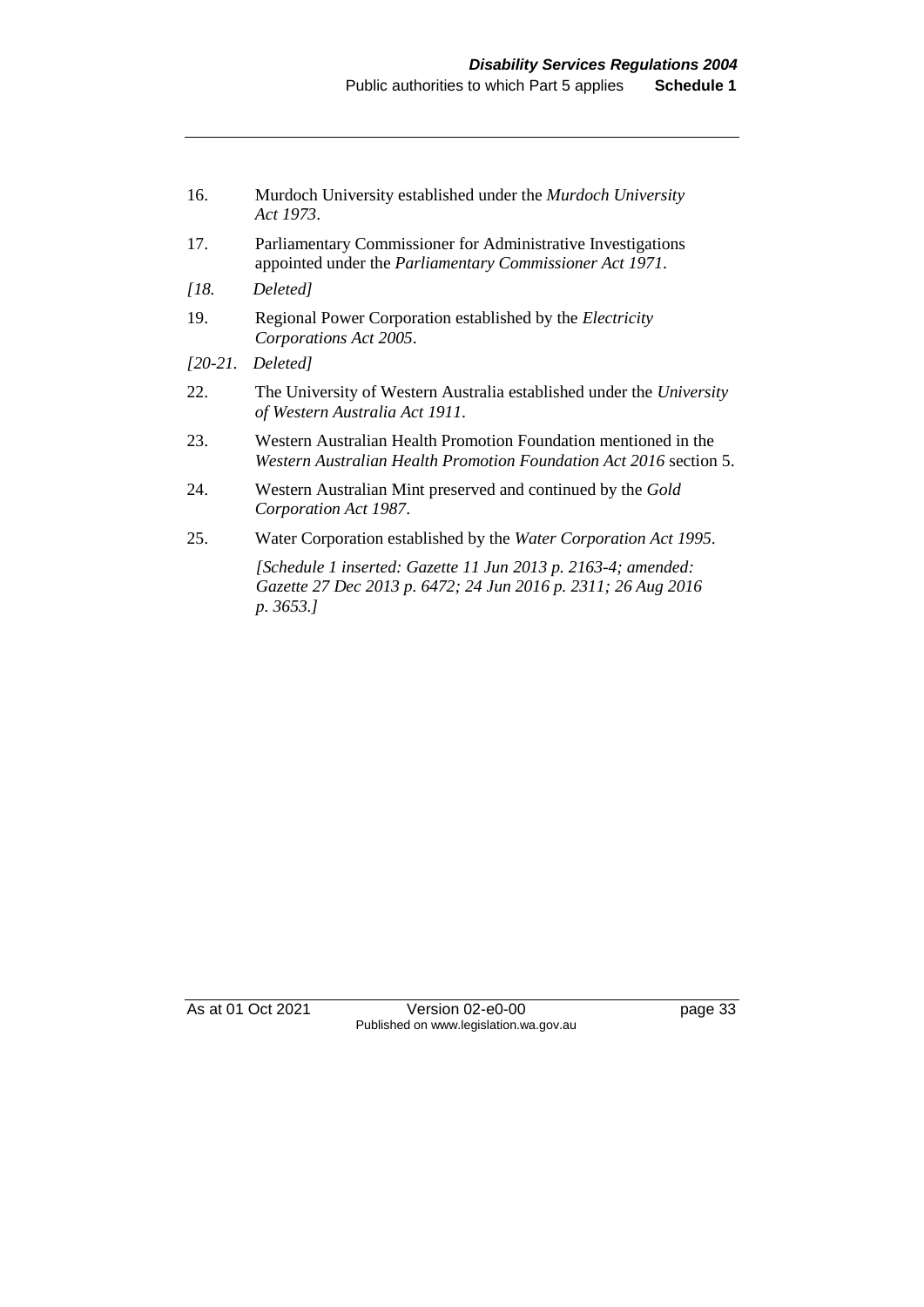# **Schedule 2 — Standards for disability access and inclusion plans**

 $[r. 7]$ 

- 1. A disability access and inclusion plan must provide a means of ensuring that people with disability have the same opportunities as other people to access the services of, and any events organised by, the relevant public authority.
- 2. A disability access and inclusion plan must provide a means of ensuring that people with disability have the same opportunities as other people to access the buildings and other facilities of the relevant public authority.
- 3. A disability access and inclusion plan must provide a means of ensuring that people with disability receive information from the relevant public authority in a format that will enable them to access the information as readily as other people are able to access it.
- 4. A disability access and inclusion plan must provide a means of ensuring that people with disability receive the same level and quality of service from the staff of the relevant public authority as other people receive from that authority.
- 5. A disability access and inclusion plan must provide a means of ensuring that people with disability have the same opportunities as other people to make complaints to the relevant public authority.
- 6. A disability access and inclusion plan must provide a means of ensuring that people with disability have the same opportunities as other people to participate in any public consultation by the relevant public authority.
- 7. A disability access and inclusion plan must provide a means of reducing barriers to people with disability obtaining and maintaining employment.

*[Schedule 2 amended: Gazette 11 Jun 2013 p. 2164-5; 11 Jun 2013 p. 2164.]*

page 34 Version 02-e0-00 As at 01 Oct 2021 Published on www.legislation.wa.gov.au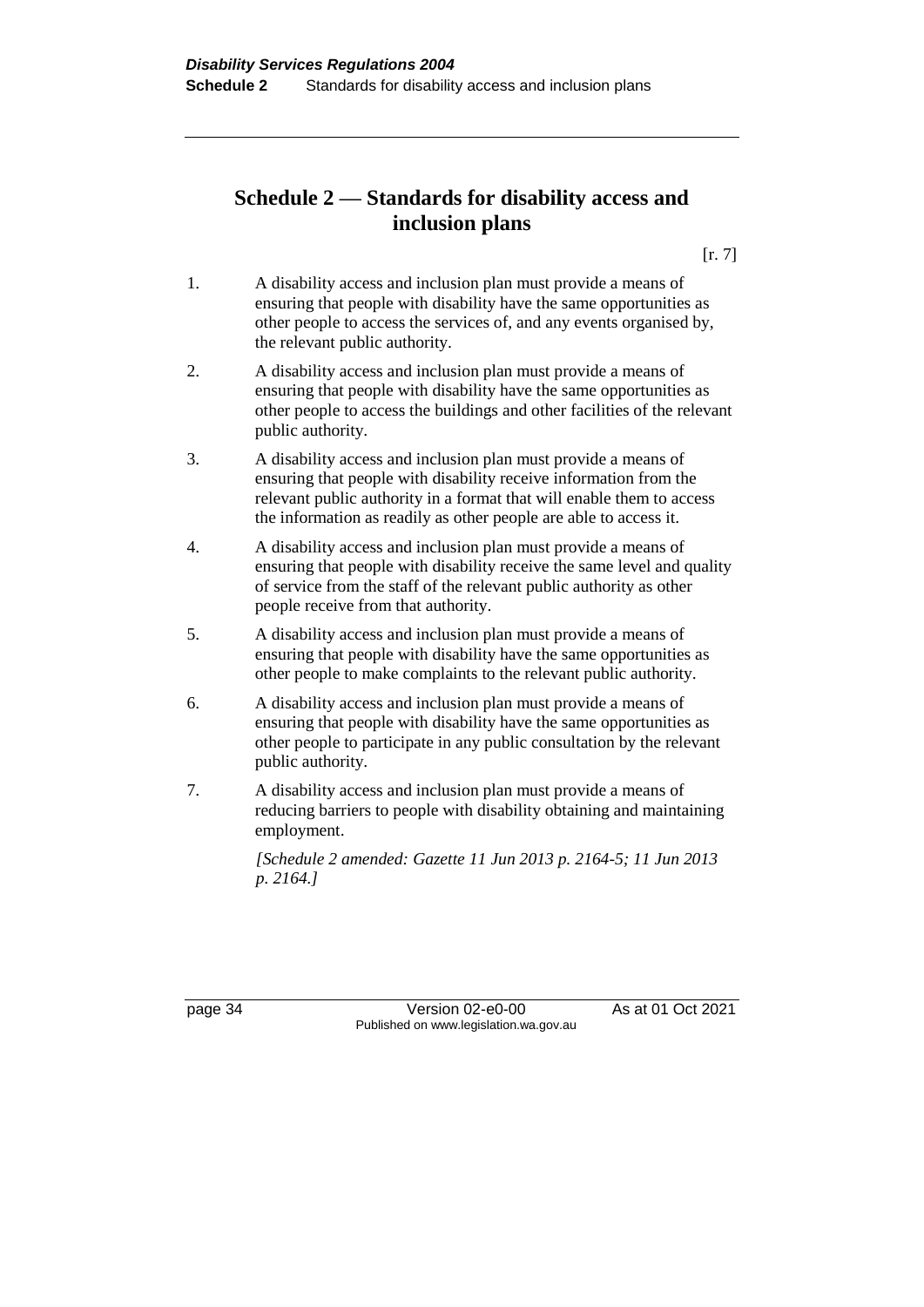# **Schedule 3 — Desired outcomes of disability access and inclusion plans**

[r. 8]

- 1. People with disability have the same opportunities as other people to access the services of, and any events organised by, a public authority.
- 2. People with disability have the same opportunities as other people to access the buildings and other facilities of a public authority.
- 3. People with disability receive information from a public authority in a format that will enable them to access the information as readily as other people are able to access it.
- 4. People with disability receive the same level and quality of service from the staff of a public authority as other people receive from the staff of that public authority.
- 5. People with disability have the same opportunities as other people to make complaints to a public authority.
- 6. People with disability have the same opportunities as other people to participate in any public consultation by a public authority.
- 7. People with disability have the same opportunities as other people to obtain and maintain employment with a public authority.

*[Schedule 3 amended: Gazette 11 Jun 2013 p. 2164-5.]*

*[Schedule 4 deleted: SL 2021/165 r. 6.]*

As at 01 Oct 2021 Version 02-e0-00 Page 35 Published on www.legislation.wa.gov.au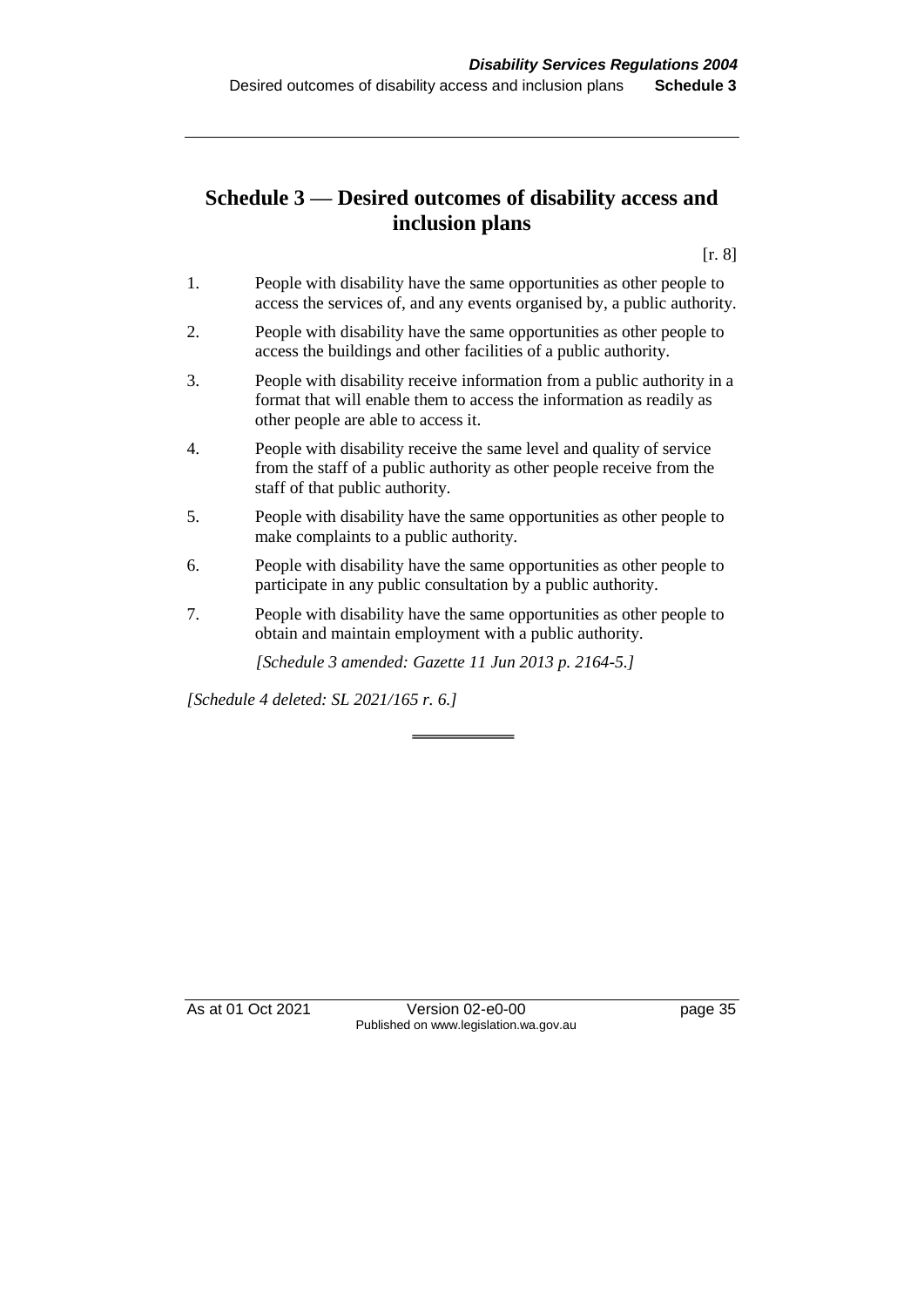# **Notes**

This is a compilation of the *Disability Services Regulations 2004* and includes amendments made by other written laws. For provisions that have come into operation, and for information about any reprints, see the compilation table.

## **Compilation table**

| <b>Citation</b>                                                                                | <b>Published</b>           | <b>Commencement</b>                                                                                                                                                                                  |  |
|------------------------------------------------------------------------------------------------|----------------------------|------------------------------------------------------------------------------------------------------------------------------------------------------------------------------------------------------|--|
| <b>Disability Services Regulations 2004</b>                                                    | 14 Dec 2004<br>$p.6002-6$  | 15 Dec 2004 (see r. 2 and <i>Gazette</i><br>14 Dec 2004 p. 5999)                                                                                                                                     |  |
| <i>Electricity Corporations</i><br><i>(Consequential Amendments)</i><br>Regulations 2006 r. 70 | 31 Mar 2006<br>p. 1299-357 | 1 Apr 2006 (see r. 2)                                                                                                                                                                                |  |
| <b>Disability Services Amendment</b><br>Regulations 2013                                       | 11 Jun 2013<br>p. $2161-5$ | r. 1 and 2: 11 Jun 2013<br>(see r. $2(a)$ );<br>Regulations other than r. 1, 2 and<br>7-9: 12 Jun 2013 (see r. 2(c) and<br><i>Gazette</i> 11 Jun 2013 p. 2161);<br>r. 7-9: 11 Jun 2014 (see r. 2(b)) |  |
| Reprint 1: The Disability Services Regulations 2004 as at 2 Aug 2013 (includes                 |                            |                                                                                                                                                                                                      |  |

amendments listed above except those in the *Disability Services Amendment Regulations 2013* r. 7-9)

| <b>Electricity Corporations</b><br>(Consequential Amendments)<br>Regulations 2013 r. 4 | 27 Dec 2013<br>p. 6469-79  | r. 4(1) and (2): 1 Jan 2014<br>(see r. $2(c)$ and <i>Gazette</i><br>27 Dec 2013 p. 6465);<br>r. 4(3): 11 Jun 2014 (see r. 2(b)<br>and Gazette 11 Jun 2013<br>p. $2161-5$ |
|----------------------------------------------------------------------------------------|----------------------------|--------------------------------------------------------------------------------------------------------------------------------------------------------------------------|
| Disability Services Amendment<br>Regulations 2014                                      | 30 Jun 2014<br>p. 2391-420 | 1 Jul 2014 (see r. 2)                                                                                                                                                    |
| <b>Disability Services Amendment</b><br>Regulations 2015                               | 17 Jul 2015<br>p. 2915-32  | r. 1 and 2: 17 Jul 2015<br>(see r. $2(a)$ );<br>Regulations other than r. 1 and 2:<br>18 Jul 2015 (see r. 2(b))                                                          |
| <b>Disability Services Amendment</b><br>Regulations (No. 2) $2016$                     | 14 Jun 2016<br>p. 1820-3   | r. 1 and 2: 14 Jun 2016<br>(see r. $2(a)$ );<br>Regulations other than r. 1 and 2:<br>15 Jun 2016 (see r. 2(b))                                                          |

page 36 Version 02-e0-00 As at 01 Oct 2021 Published on www.legislation.wa.gov.au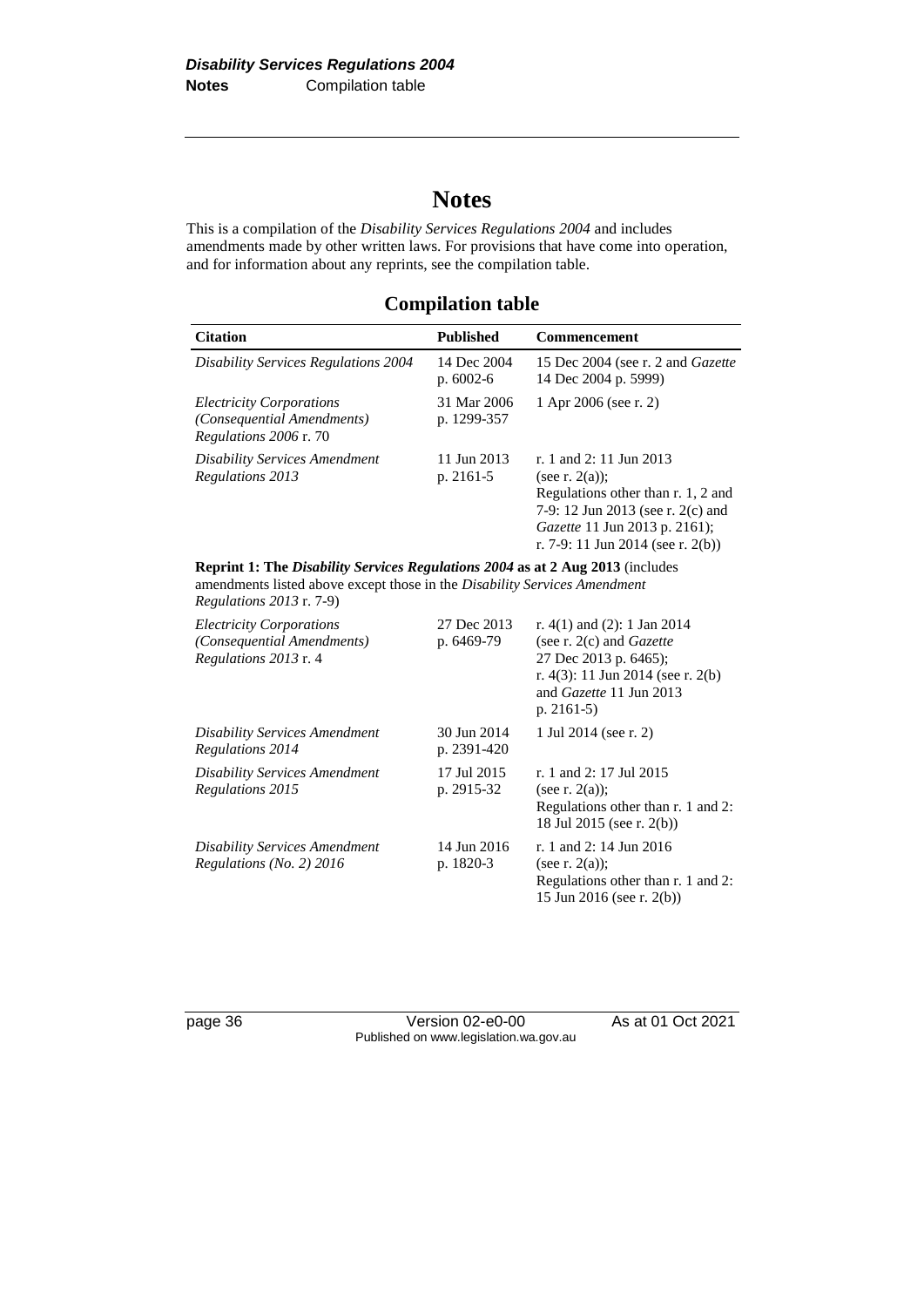| <b>Citation</b>                                                                                             | <b>Published</b>           | Commencement                                                                                                                                                   |
|-------------------------------------------------------------------------------------------------------------|----------------------------|----------------------------------------------------------------------------------------------------------------------------------------------------------------|
| <b>Disability Services Amendment</b><br>Regulations (No. 3) 2016                                            | 24 Jun 2016<br>p. 2311     | r. 1 and 2: 24 Jun 2016<br>(see r. $2(a)$ );<br>Regulations other than r. 1 and 2:<br>1 Jul 2016 (see r. 2(b) and<br>Gazette 24 Jun 2016 p. 2291)              |
| <b>Disability Services Amendment</b><br>Regulations 2016                                                    | 26 Aug 2016<br>p. 3653     | r. 1 and 2: 26 Aug 2016<br>(see r. $2(a)$ );<br>Regulations other than r. 1 and 2:<br>1 Sep 2016 (see r. 2(b) and<br>Gazette 26 Jul 2016 p. 3145)              |
| <b>Disability Services Amendment</b><br>Regulations (No. 4) 2016                                            | 30 Dec 2016<br>p. 5970-2   | r. 1 and 2:30 Dec 2016<br>(see r. $2(a)$ );<br>Regulations other than r. 1 and 2:<br>1 Jan 2017 (see r. 2(b))                                                  |
| Reprint 2: The Disability Services Regulations 2004 as at 10 Feb 2017 (includes<br>amendments listed above) |                            |                                                                                                                                                                |
| <b>Disability Services Amendment</b><br>Regulations 2017                                                    | 16 Jun 2017<br>p. 2931-3   | r. 1 and 2: 16 Jun 2017<br>(see r. $2(a)$ );<br>Regulations other than r. 1 and 2:<br>1 Jul 2017 (see r. 2(b))                                                 |
| <b>Disability Services Amendment</b><br>Regulations (No. 2) 2017                                            | 30 Jun 2017<br>p. 3559-60  | r. 1 and 2:30 Jun 2017<br>(see r. $2(a)$ );<br>Regulations other than r. 1 and 2:<br>1 Jul 2017 (see r. 2(b))                                                  |
| <b>Disability Services Amendment</b><br>Regulations 2021                                                    | SL 2021/165<br>24 Sep 2021 | r. 1 and 2: 24 Sep 2021<br>(see r. $2(a)$ );<br>Regulations other than r. 1, 2, 5<br>and 6: 25 Sep 2021 (see r. 2(c));<br>r. 5 and 6: 1 Oct 2021 (see r. 2(b)) |

As at 01 Oct 2021 Version 02-e0-00 page 37 Published on www.legislation.wa.gov.au